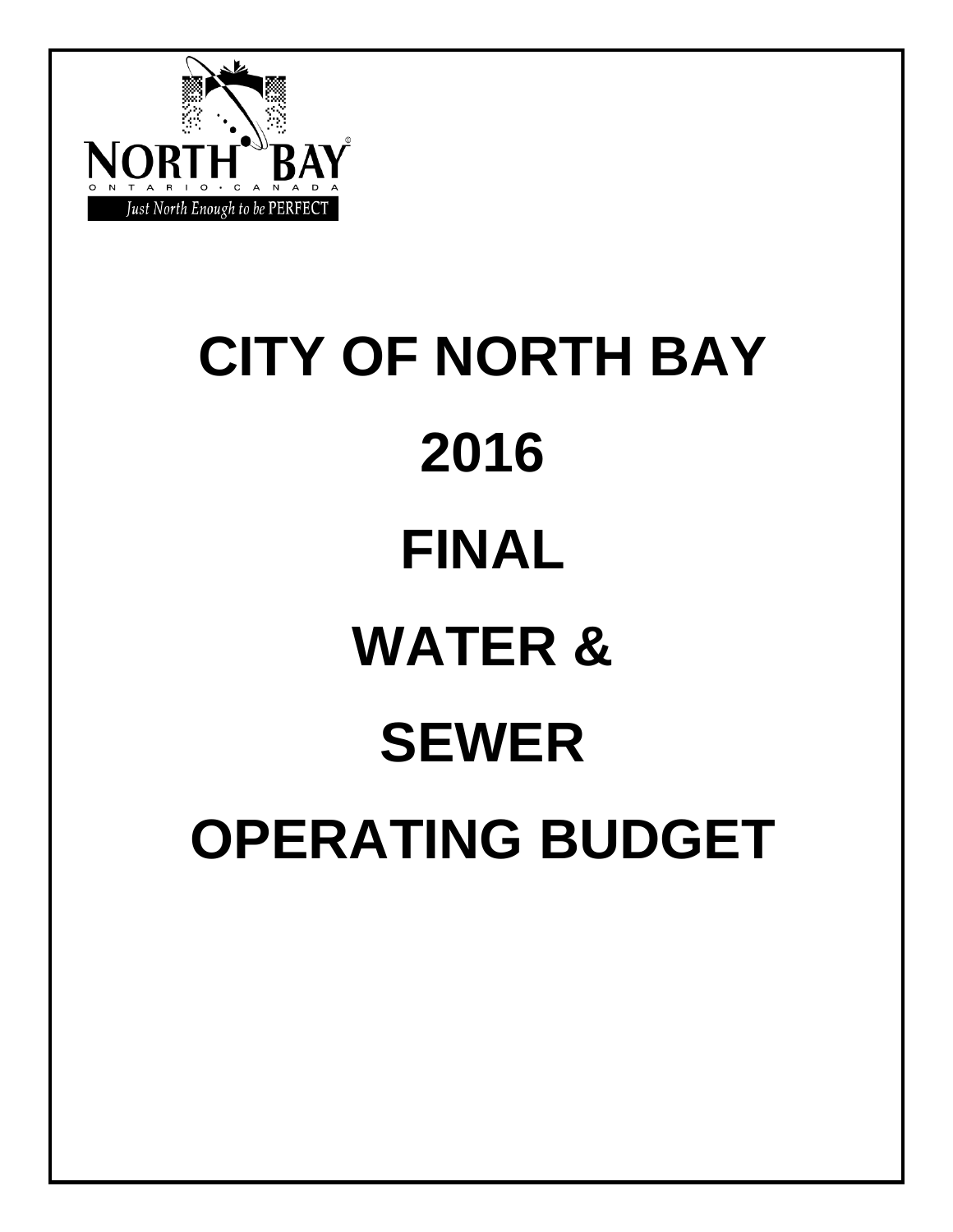#### **City of North Bay**

#### **Report to Council**

Report No: CORP 2015-110 Date: October 13, 2015

Originator: Laura Boissonneault

Subject: 2016 Water & Wastewater Operating Budget

#### **Recommendation:**

That Report to Council CORP 2015-110 regarding the 2016 Water & Wastewater Operating Budget be received and referred to the Engineering and Works Committee for a Special Committee Meeting to be held the week of October  $27<sup>th</sup>$  to October  $30<sup>th</sup>$ .

#### **Background:**

During September 2015, the Managing Director of Engineering, Environmental Services, and Works and associated management teams met with the Chief Administrative Officer, Chief Financial Officer, and Manager of Financial Services to review their 2016 Preliminary Water & Wastewater Operating Budget submissions. Appendix A to this report provides a summary of the proposed 2016 Water & Wastewater Operating Budget.

**Budget Guidelines** – The 2016 Water & Wastewater Operating Budget was prepared with the following guidelines:

**Service Delivery** – The preliminary budget was prepared with Management's projections and lowest cost estimates to deliver existing service levels to the ratepayer. Options that may change service levels (as either enhancements or reductions) within the community are presented within the Water and Wastewater Budget document (Appendix B to this report) in the section entitled "Service Level Changes." These options may include alternative service delivery methods that will assist to offset the general pressures of rising costs. These changes are ranked by the following criteria:

**Category A** – is an option that has the least negative impact to the community and the maintenance of the required water standards.

**Category B** – is an option that has significant impact to the community and to the city's ability to maintain the required water standards.

**Category C –** is an option such that there is very significant impact to the community.

The ranking of options was completed with the perspective of a longer term vision of the community and the impact of the change to the community.

Given the general direction of Council during the September 22, 2015 Council meeting, the CAO has used his authority to approve one Service Level Change which has been implemented within the tabled budget. This Service Level Change keeps the capital levy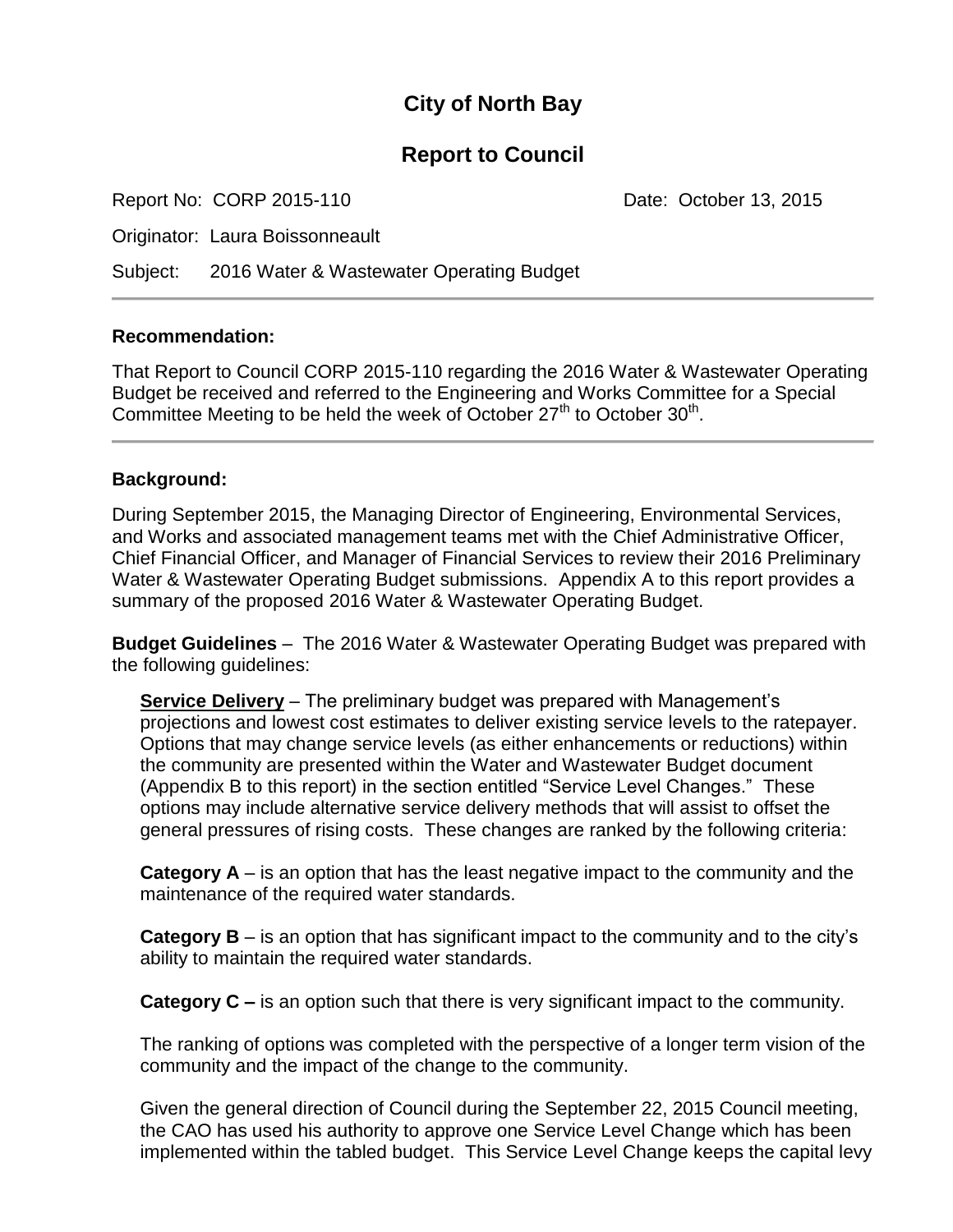transfer at the 2015 level. The current **Long Term Capital Funding Policy** results in a budget increase of approximately \$582,781, with debt principal and interest representing \$303,011 of this increase. The remaining \$279,770 of the increase is directly related to capital levy funding. As the Long Term Capital Funding Policy is currently under review by the Special Review Committee, it is being recommended that the capital levy increase of \$279,770 be removed from the budget and that the capital levy be held constant at the 2015 level until a new policy is approved by Council. This reduction brings the 2016 Water and Wastewater Budget increase to 3.23% from 4.6%. In consultation with Water and Wastewater staff, the reduction in the capital levy can be accomplished with minimal impact to the capital investment requirements.

All other Service Level Changes are enclosed within the budget document and are listed in accordance with the above categorization.

**Expenditures** – These represent Management's best estimates to deliver the current level of services. Management's estimates include:

- Annualized approved Council initiatives or partial items within the 2015 Operating Budget
- Inclusion of contractual agreements
- Legislated changes that came into effect

**User Fees** – User fees projecting to increase revenues will be tabled with details on November 2, 2015, with a scheduled Public Meeting on December  $7<sup>th</sup>$ , which complies with the required minimum 21 day notice. It is important to note that not all instances of user fee increases will result in increased revenues. Furthermore, the user fees have been significantly updated to include new fees required under the new meter model and those resulting from the Consolidation By-Law which represents a major housekeeping initiative. The Consolidation By-Law will be provided to Council in the next few weeks.

**Utility Costs** – Finance obtained rate estimates from North Bay Hydro and other utility experts. The projections take into consideration the prior year's actual and expected future trends. Calculations include such items as the benefit of energy efficiencies gained through capital investments and enhanced education programs to improve energy conservation. The enclosed budget assumes hydro increase of 5% and gas increases at 2% accordingly*.*

**Other Revenue Estimates** – These estimates are based on trends, historical data, current rates, approved rate increases, and any known revenue reductions.

**Staff Complement** - Changes to the staff complement are outlined in the 'Notable Adjustments' within the Water & Wastewater Operating Budget document. All staffing costs and Full Time Equivalents (FTE), including positions directly related to Capital, are reported in the operating salary, wages, and benefit costs, with any associated offsetting revenues from the Capital Budget being recorded accordingly.

**Fringe Benefits** - Staff benefit costs have been calculated and updated by the Finance Department and are reflected within the departments that individuals are assigned. Benefits include items such as Employment Insurance, Canada Pension Plan, WSIB, OMERS, EHT, LTD, Life, AD&D, dental and major medical. To date, no changes to the Canada Pension Plan have been communicated.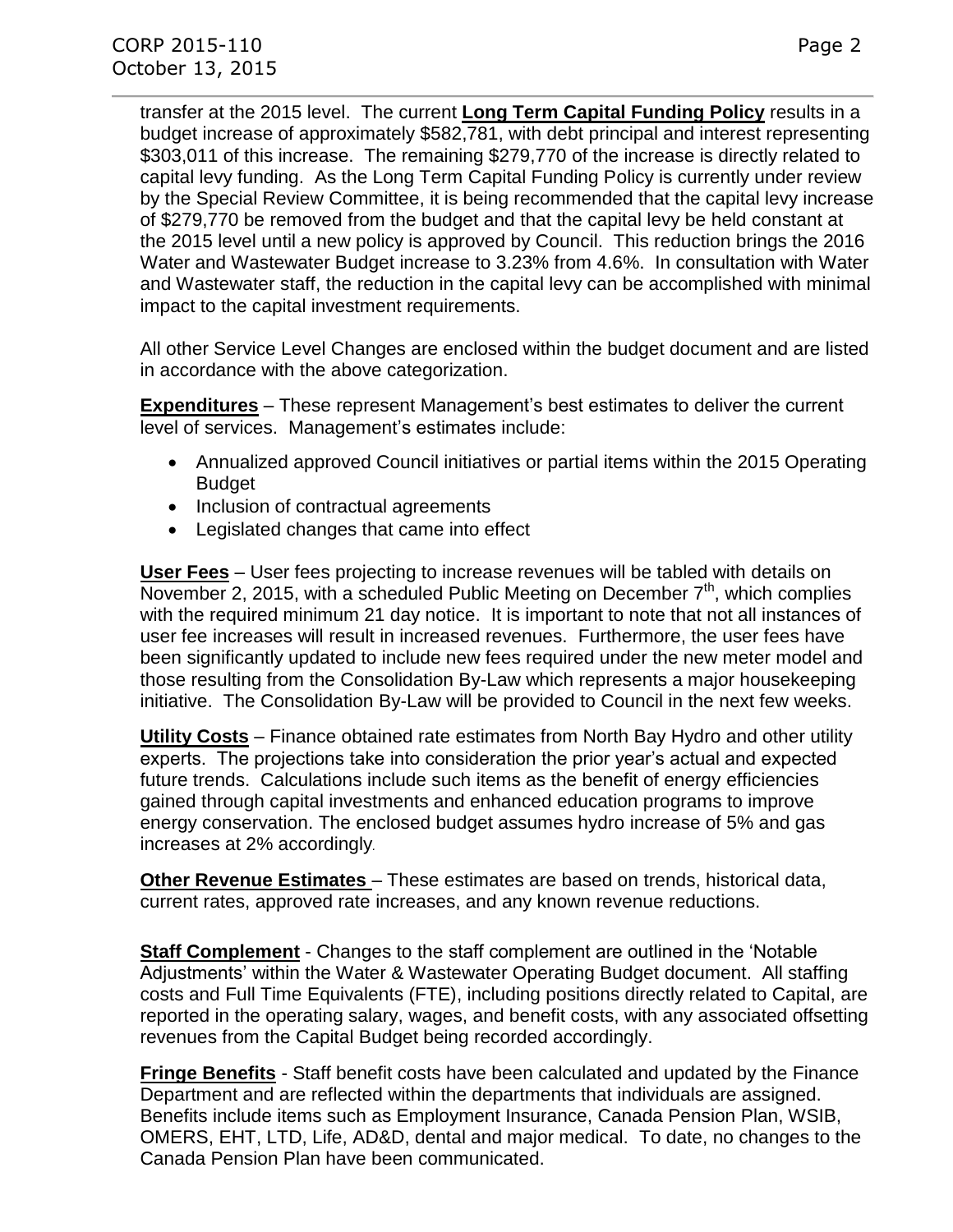**Insurance** - is estimated to increase by 10%. The City's insurance period is from May to April. Therefore, the first 4 months of 2016 is known and the 10% increase is then applied to the remaining 8 months.

**Risks** – As with any budget, there are risks associated with forecasting expenditures and revenues. Many municipal expenditures are non-discretionary. Factors such as water and sewer line breaks, emergencies, fuel costs, insurance rates, utilities, etc. may significantly impact actual net Water and Wastewater operating costs resulting in budget to actual variances. The tabled Budget contains no contingency account to mitigate any of the aforementioned risks. A risk into 2016 is the volatility of total revenues received, which is dependent upon the volume being consumed by users. Water and Wastewater operations are also highly contingent on weather and economic conditions.

**Reserves –** The establishment of reserves provides some ability to respond to emergencies and to absorb some operational deficits. The balance in the associated Operating Reserves as at October  $9<sup>th</sup>$ , 2015 is \$1,846,349 and is allocated as follows:

| <b>Total Operating Reserves</b> | 1,846,349   |
|---------------------------------|-------------|
| • Sewer Operating (99577R):     | \$1,047,111 |
| • Water Operating (99576R):     | \$799,238   |

The combined Water and Wastewater Operating Reserves represent funds available to mitigate the ongoing operational risks and new risks associated with the billing change or any unforeseen circumstances. It should be noted that in 2010, BMA Management Consulting Inc. completed a report for the City entitled 'Development of Long-Range Financial Plan Water and Wastewater Operations In Accordance with Ontario Regulation 453/07', which recommended that a stabilization reserve be established and that best practice is for the stabilization reserve to have a target balance of 10% to 15% of expenditures. Accordingly, with gross operating budget expenditures of \$22.7 million, the Operating Reserves should ideally increase to approximately \$2.3 million to \$3.4 million. The Water and Wastewater Budget does not include any transfers to reserves to mitigate the volatile nature of operations.

The City has also established reserves for capital projects which may be used to offset project variances as well as for emergency capital purposes. The balance in the associated Capital Reserves as at October  $9<sup>th</sup>$ , 2015 is allocated as follows:

| • Water Capital (99522R):<br>• Sewer Capital (99575R): | \$3,254,023<br>\$1,061,476 |
|--------------------------------------------------------|----------------------------|
| • Water Treatment Surcharge (99580R)                   | $$1,399,391$ *             |

**\***Water Treatment Surcharge funds have been transferred from the Water Treatment Capital Project #2592WS to Water Treatment Surcharge 99580R per Report to Council CORP 2011-27. This reserve is not included as part of the funds available for emergencies and operational deficits as it is designated to be applied to the principal and interest on the debt issued for the Water Treatment Facility.

Note that the above reserve balances are subject to year-end accruals and allocations as well as reductions due to approved capital project funding transfers.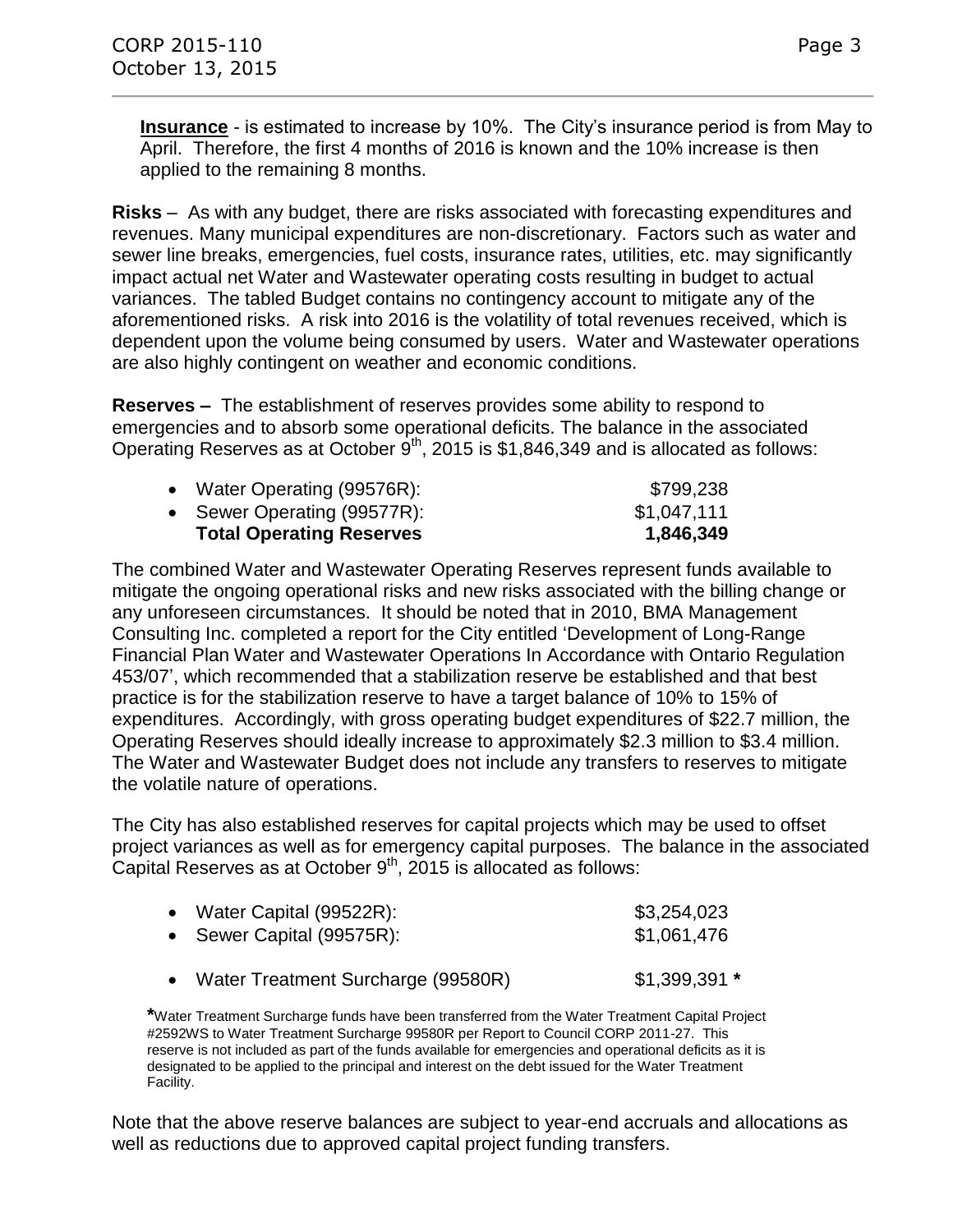**Water Rates** – Water meters have been installed and the billing methodology was implemented in September 2015. At Council's regular meeting of October 9, 2015, City Council approved a new billing methodology to be effective January 2016. The new billing methodology is based on meter size with one uniform volumetric rate. Water rates are developed based on the annual operating budget to balance net operating costs with anticipated consumption. New consumption forecasts and water rates under the new recommended model are being calculated and will be presented to Council in the next couple of weeks.

#### **Recommended:**

That Report to Council CORP 2015-110 regarding the 2016 Water & Wastewater Operating Budget be received and referred to the Engineering and Works Committee for a Special Committee Meeting to be held the week of October  $27<sup>th</sup>$  to October  $30<sup>th</sup>$ .

Respectfully submitted,

Laura Boissonneault, BBA, CPA, CGA Manager of Financial Services

\_\_\_\_\_\_\_\_\_\_\_\_\_\_\_\_\_\_\_\_\_\_\_\_\_\_\_\_

We concur in this report and recommendation.

\_\_\_\_\_\_\_\_\_\_\_\_\_\_\_\_\_\_\_\_\_\_\_\_\_\_\_\_\_ \_\_\_\_\_\_\_\_\_\_\_\_\_\_\_\_\_\_\_\_\_\_\_\_\_\_\_\_\_

Domenic Schiavone David Euler, P.Eng., PMP Director of Public Works Managing Director, Engineering, Environmental Services and Works

Margaret Karpenko CPA, CMA Jerry Knox Chief Financial Officer/Treasurer Chief Administrative Officer

\_\_\_\_\_\_\_\_\_\_\_\_\_\_\_\_\_\_\_\_\_\_\_\_\_\_\_\_\_ \_\_\_\_\_\_\_\_\_\_\_\_\_\_\_\_\_\_\_\_\_\_\_\_\_\_\_\_\_

Personnel designated for continuance: Chief Financial Officer and Manager of Financial Services

Attachment: Appendix A – 2016 Water & Wastewater Operating Budget Summary Appendix B – 2016 Water & Wastewater Operating Budget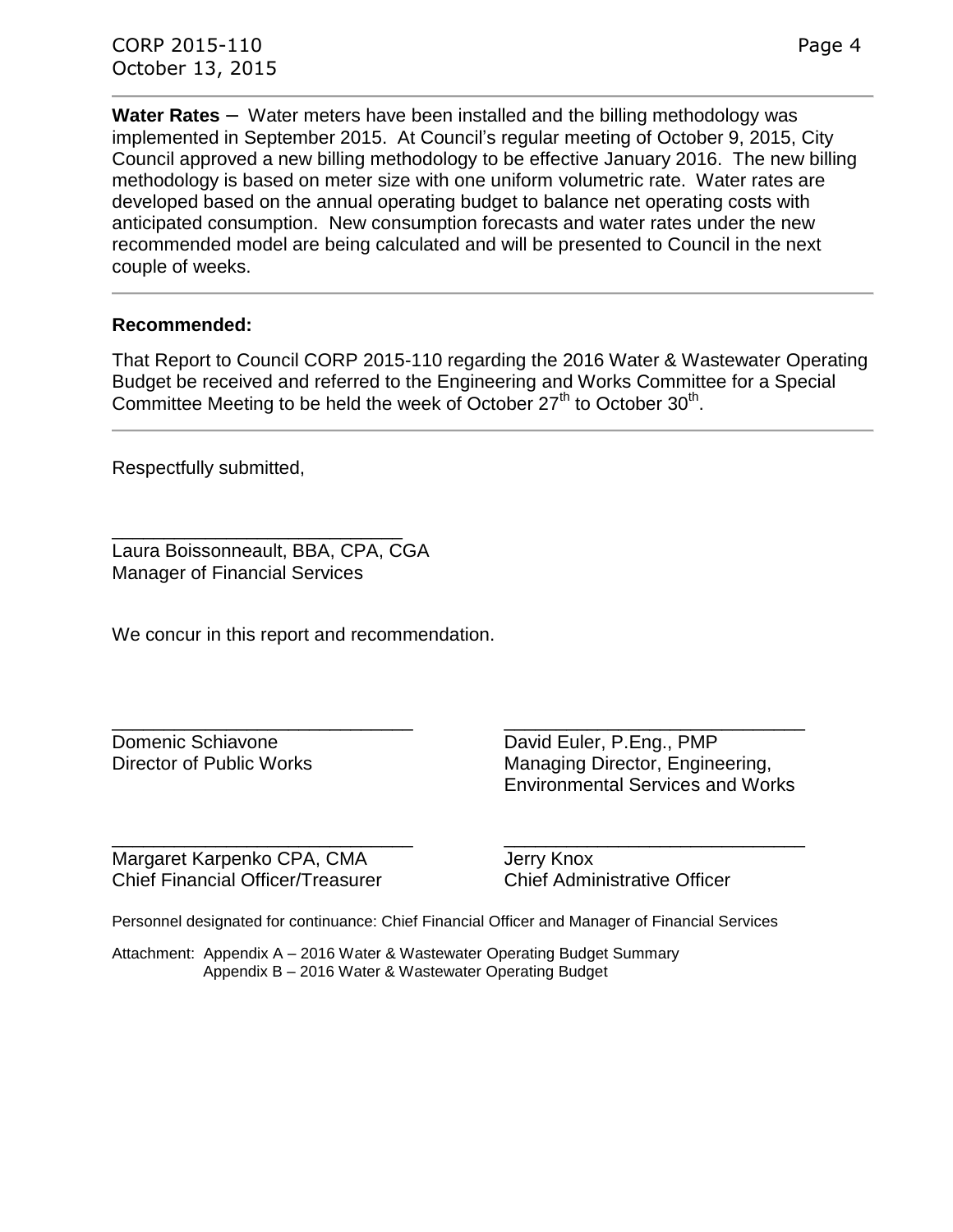#### **Appendix A 2016 Water and Wastewater Operating Budget Summary**

#### *Budget Year: 2016 2015 Actuals YTD to: October 12, 2015*

|                              | 2014<br><b>Actuals</b> | 2015<br><b>Actuals</b><br>YTD ** | 2015<br><b>Budget</b> | 2016<br><b>Finance</b><br><b>Review</b> | Variance   | Variance % |
|------------------------------|------------------------|----------------------------------|-----------------------|-----------------------------------------|------------|------------|
|                              |                        |                                  |                       |                                         |            |            |
| <b>Sanitary Sewer System</b> |                        |                                  |                       |                                         |            |            |
| SANITARY SEWER DISTRIBUTION  | (1,703,651)            | (1,972,878)                      | 6,196,039             | 7,134,058                               | 938,019    | 15.14%     |
| SANITARY SEWER PLANT         | 1,703,651              | 1,294,043                        | 1,822,795             | 1,902,468                               | 79,673     | 4.37%      |
| Total:                       | 0                      | (678, 835)                       | 8,018,834             | 9,036,526                               | 1,017,692  | 12.69%     |
| <b>Percent Increase:</b>     |                        |                                  |                       |                                         |            |            |
| <b>Water System</b>          |                        |                                  |                       |                                         |            |            |
| <b>WATER DISTRIBUTION</b>    | (1,846,834)            | (4,551,047)                      | 10,443,362            | 10,310,458                              | (132, 904) | $-1.27%$   |
| <b>WATER PLANT</b>           | 1,846,834              | 1,534,084                        | 1,868,391             | 1,919,399                               | 51,008     | 2.73%      |
| Total:                       | $\mathbf 0$            | (3,016,963)                      | 12,311,753            | 12,229,857                              | (81, 896)  | $-0.67%$   |
| <b>Percent Increase:</b>     |                        |                                  |                       |                                         |            |            |
| <b>Grand Total *</b>         | 0                      | (3,695,798)                      | 20,330,587            | 21,266,383                              | 935,796    | 4.60%      |

#### **Service Level Changes**

| Category                                 | <b>Description</b>                                               | <b>Budget</b><br><b>Impact</b> | <b>Adjusted</b><br><b>Budget</b><br><b>Variance</b> |       |
|------------------------------------------|------------------------------------------------------------------|--------------------------------|-----------------------------------------------------|-------|
| <b>Approved by CAO:</b>                  |                                                                  |                                |                                                     |       |
| Α                                        | 2016 Capital Levy Held at 2015 Level                             | (279, 770)                     | 656,026                                             | 3.23% |
| <b>Additional Service Level Changes:</b> |                                                                  |                                |                                                     |       |
| Α                                        | <b>Eliminate Fluoride</b>                                        | (50,000)                       |                                                     |       |
| Α                                        | Web Portal E-Billing Incentive July 2016 Implementation          | (32,000)                       |                                                     |       |
| $A-C$                                    | Reduction of Capital Levy Options Identified with A-C Categories | Range                          |                                                     |       |

\* Totals may be slightly different from the system generated budget package due to rounding

\*\* 2015 Actuals subject to year-end adjustments and accrual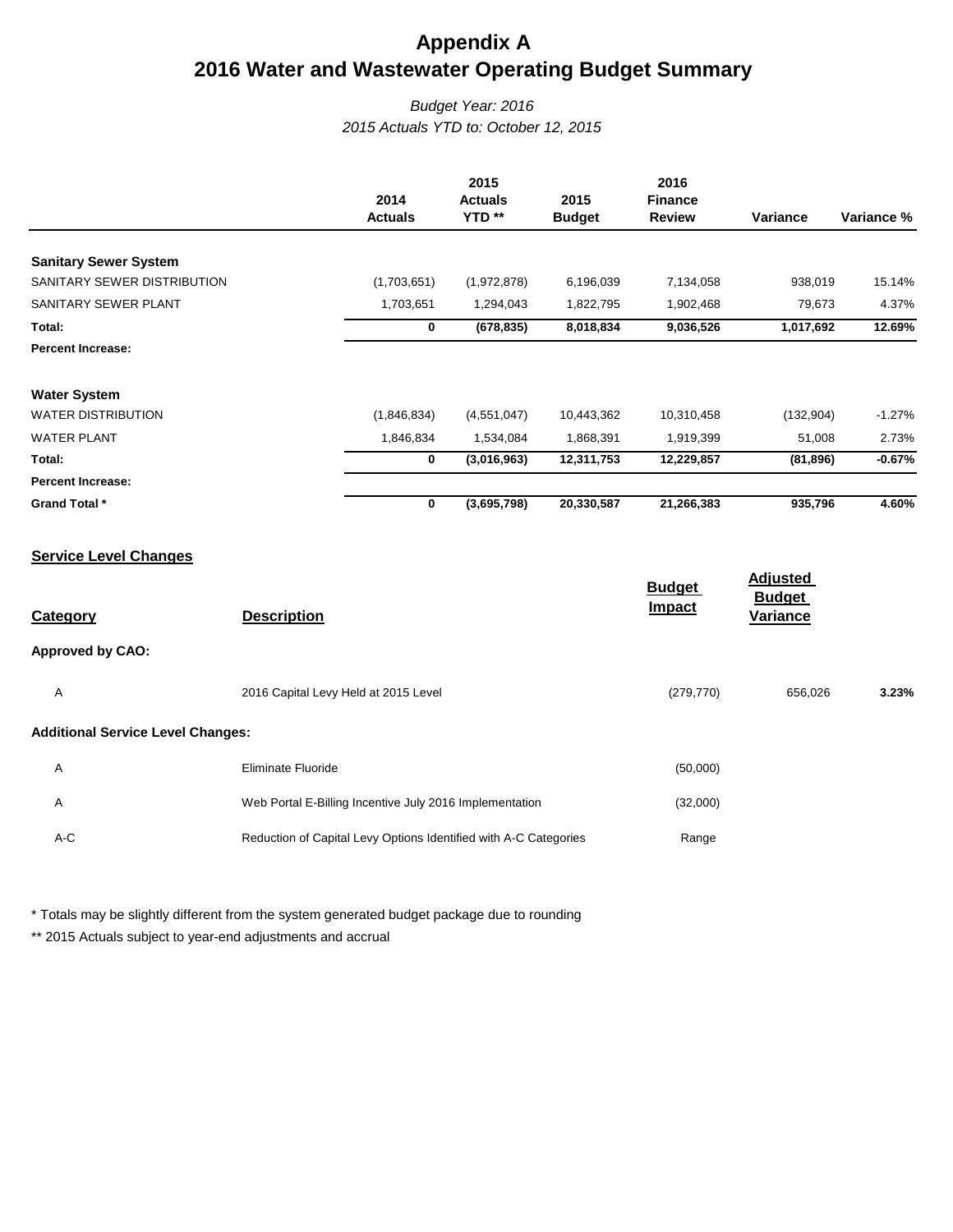#### **City of North Bay**

#### **Supplemental Report to Council**

**Report No:** CORP 2015 - 126 **Date:** November 18, 2015

**Originator:** Margaret Karpenko – Chief Financial Officer

**Subject:** 2016 Water and Wastewater Calculated Rates

#### **Recommendations:**

- 1. In accordance with Provincial Legislation and the City's Sustainable Financial Plan for Water and Wastewater Systems approved by Council, the current policy of recovering all Water and Wastewater operating, capital and financing costs from user rates be maintained; and
- 2. That the Water and Wastewater Calculated Rates as per Appendix A to Report to Council CORP 2015-126 be approved by Council, effective January  $1<sup>st</sup>$ , 2016, and that a by-law be presented to Council for 3 readings prior to December  $31<sup>st</sup>$ , 2015.

#### **Background:**

Preliminary Water and Wastewater Calculated Rates for 2016 were presented to Council on October 19<sup>th</sup> through Report to Council CORP 2015-116. The preliminary rates were calculated based on the 2016 Water and Wastewater Operating Budget as submitted to Council in Report to Council CORP 2015-110.

Following the submission of the preliminary rates, Committee Meetings were held on November  $10<sup>th</sup>$ and November 17<sup>th</sup> to discuss the 2016 Water and Wastewater Operating Budget. The recommendation coming forward to Council from the Committee Meetings results in an overall increase of 1.84% for the 2016 Water and Wastewater Budget. The Committee recommendation incorporates service level changes that reduce the Preliminary 2016 Water and Wastewater budget increase from 3.23% to 1.84%. Water and Wastewater Rates are calculated based on a full cost recovery model which means that the rates are calculated so that sufficient revenues are generated to meet the net operating expenses. Since the rates are a function of the net operating budget, new rates must now be calculated in order to reflect the recommended changes to the 2016 Water and Wastewater Operating Budget.

#### **Analysis:**

The new 2016 Water and Wastewater Calculated Rates are presented in Appendix A to this report. It is recommended that these rates become effective January 1, 2016. These rates have been calculated based on the 2016 Water and Wastewater Operating Budget which has an overall increase of 1.84% from 2015. The net budget is broken down as follows:

- Net Budget for the Water System is \$11.9m
- Net Budget for the Wastewater System is \$8.8m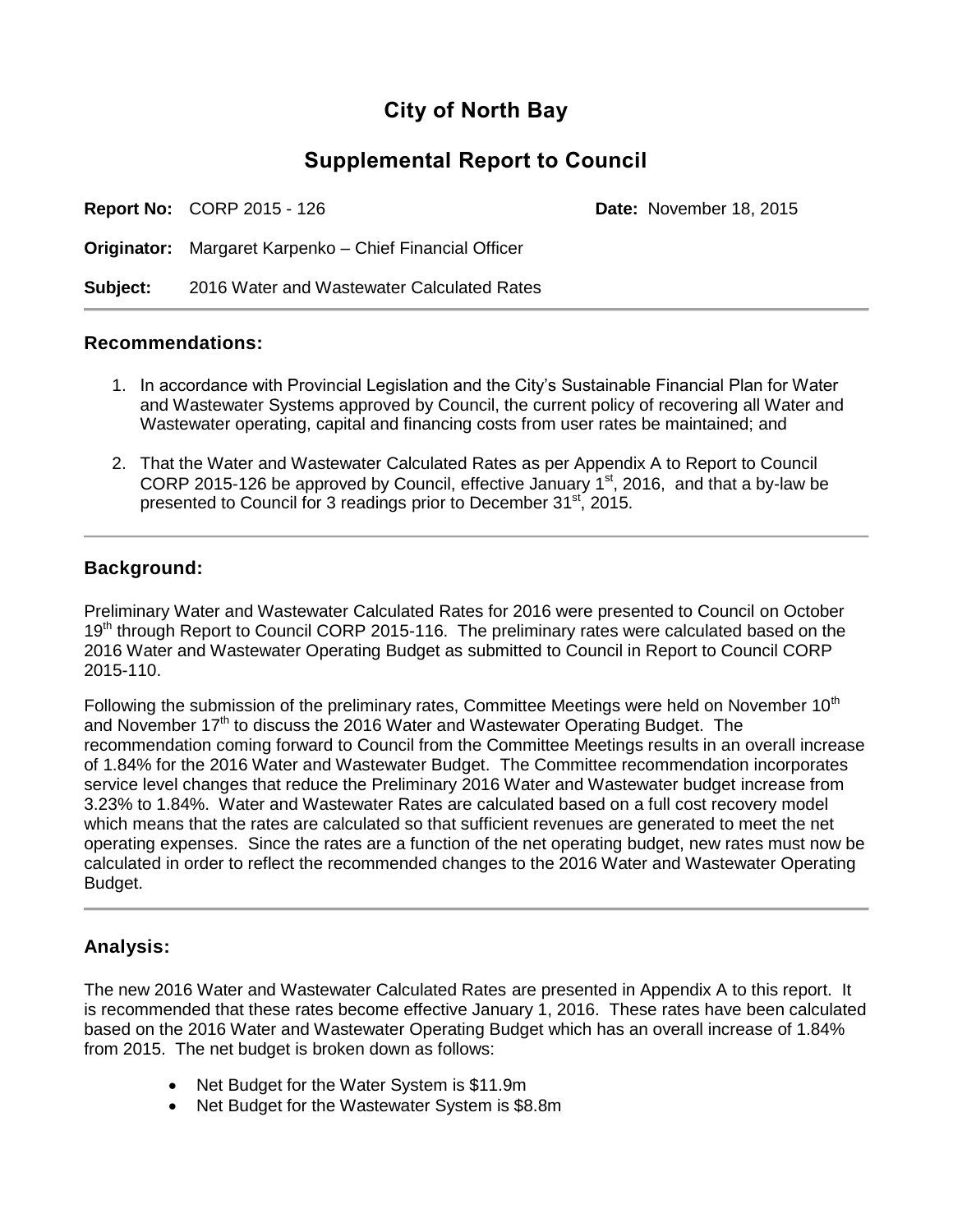Throughout the water meter implementation, it was communicated that North Bay's average household water consumption is 14m3. Accordingly, the following illustrates how a monthly residential water and wastewater bill based on consumption of 14 m3 will change once the 2016 rates are implemented:

|                               |        | 2016<br><b>Residential</b><br><b>Monthly Bill</b><br>(14m3) |        | 2015<br><b>Residential</b><br><b>Monthly Bill</b><br>(14m3) | Change<br>(Reduction) |
|-------------------------------|--------|-------------------------------------------------------------|--------|-------------------------------------------------------------|-----------------------|
| <b>Water Fixed Rate</b>       |        | 29.50                                                       |        | 31.28                                                       |                       |
| Water Variable                | \$1.03 | 14.42                                                       | \$1.46 | 20.44                                                       |                       |
| <b>Total Water Costs</b>      |        | 43.92                                                       |        | 51.72                                                       |                       |
| Wastewater Surcharge          | 76.26% | 33.49                                                       | 67.80% | 35.07                                                       |                       |
| <b>Water Filtration Plant</b> |        | 2.85                                                        |        | 3.57                                                        |                       |
| <b>Total monthly bill</b>     |        | \$80.26                                                     |        | \$90.36                                                     | \$(10.10)             |

Based on the sample residential bills presented above, residential bills are expected to be reduced once the 2016 Water and Wastewater Rates take effect. The reduction is a function of two primary factors:

- a) The new rate structure recommended by the Special Review Committee for Water is to take effect January  $1<sup>st</sup>$ , 2016 which eliminates the declining block structure for the ICI Sector and creates one uniform volumetric rate for all water customers. Furthermore, the water filtration plant surcharge will be based on meter size rather than on a per unit basis.
- b) The 2015 metered rates became effective September 1, 2015 and were required to be increased to compensate for the fact that 2014 rates were in effect for eight months of the fiscal year. Therefore, the 2015 metered rates are not annualized.

In order to calculate the rates in Appendix A to this report, administration was required to make predictions regarding future consumption patterns. It is important to recognize that the City will continue to experience changes in consumption patterns based on seasonal trends, changing weather patterns and conservation initiatives undertaken by customers as they continue to adapt to the new metered structure. Deviations between actual consumption and projected consumption will be monitored throughout the fiscal year and any significant changes will be communicated to Council.

Secondly, the enclosed rates were calculated using the current mix of meter sizes. As customers may choose to apply for meter size changes in 2015, the revenue generated from the fixed water fees is subject to change. Furthermore, the fixed water charge represents 60% of the water revenues. Therefore, small shifts in the mix of meter sizes may generate deficits or surpluses.

#### **Recommendations:**

- 1. In accordance with Provincial Legislation and the City's Sustainable Financial Plan for Water and Wastewater Systems approved by Council, the current policy of recovering all Water and Wastewater operating, capital and financing costs from user rates be maintained; and
- 2. That the Water and Wastewater Calculated Rates as per Appendix A to Report to Council CORP 2015-126 be approved by Council, effective January  $1<sup>st</sup>$ , 2016, and that a by-law be presented to Council for 3 readings prior to December 31<sup>st</sup>, 2015.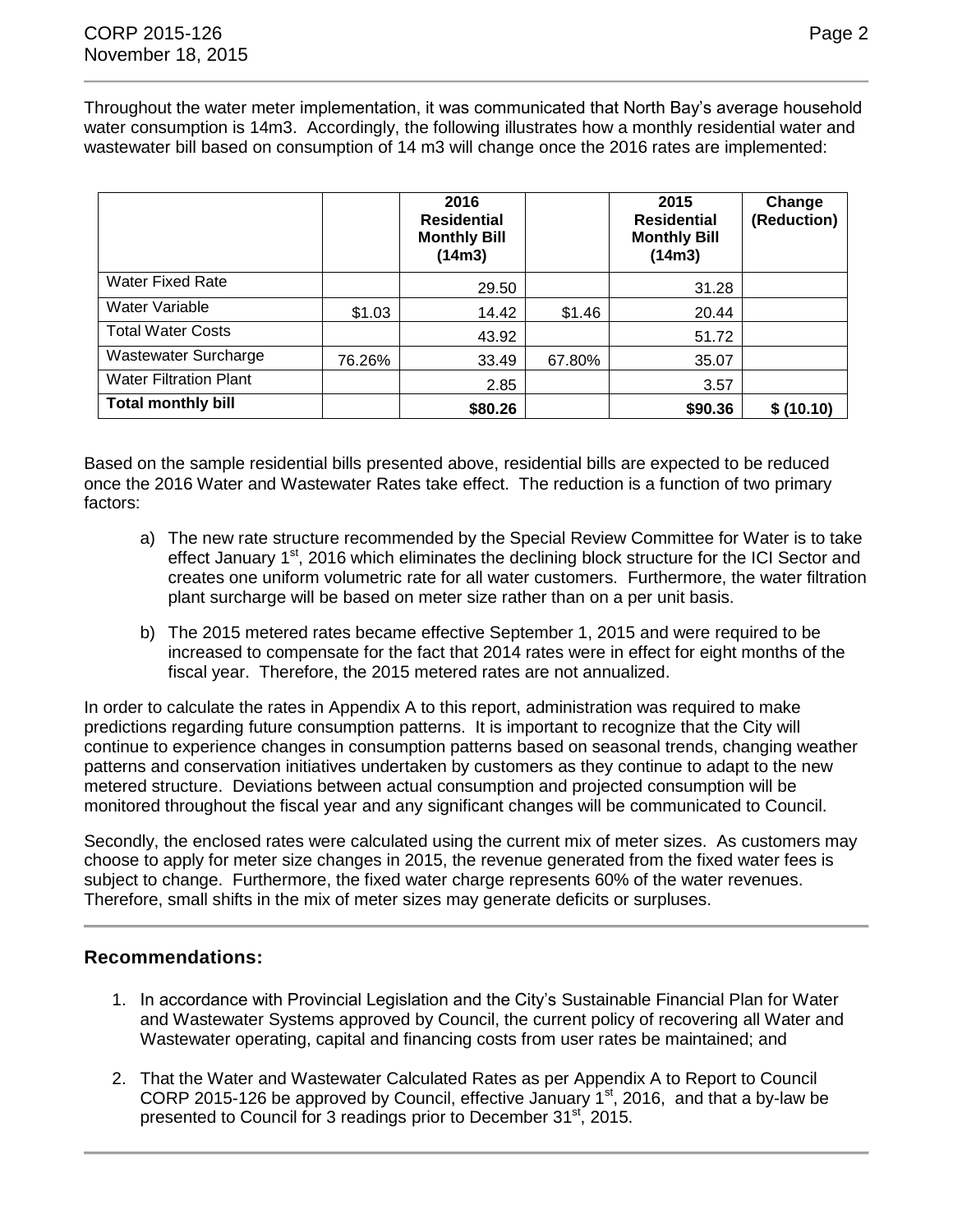CORP 2015-126 **Page 3** November 18, 2015

Respectfully submitted,

Margaret Karpenko, CPA, CMA<br>
Chief Financial Officer<br>
Chief Financial Officer<br>
David Euler, P.Eng, PMP<br>
Managing Director of Eng

Chief Financial Officer Managing Director of Engineering Environmental Services & Public Works

I concur with this report:

Jerry D. Knox Chief Administrative Officer

\_\_\_\_\_\_\_\_\_\_\_\_\_\_\_\_\_\_\_\_\_\_\_\_\_\_\_\_\_

Attachment: Appendix A – 2016 Water and Wastewater Rates

\_\_\_\_\_\_\_\_\_\_\_\_\_\_\_\_\_\_\_\_\_\_\_\_\_\_\_\_\_\_ \_\_\_\_\_\_\_\_\_\_\_\_\_\_\_\_\_\_\_\_\_\_\_\_\_\_\_\_\_\_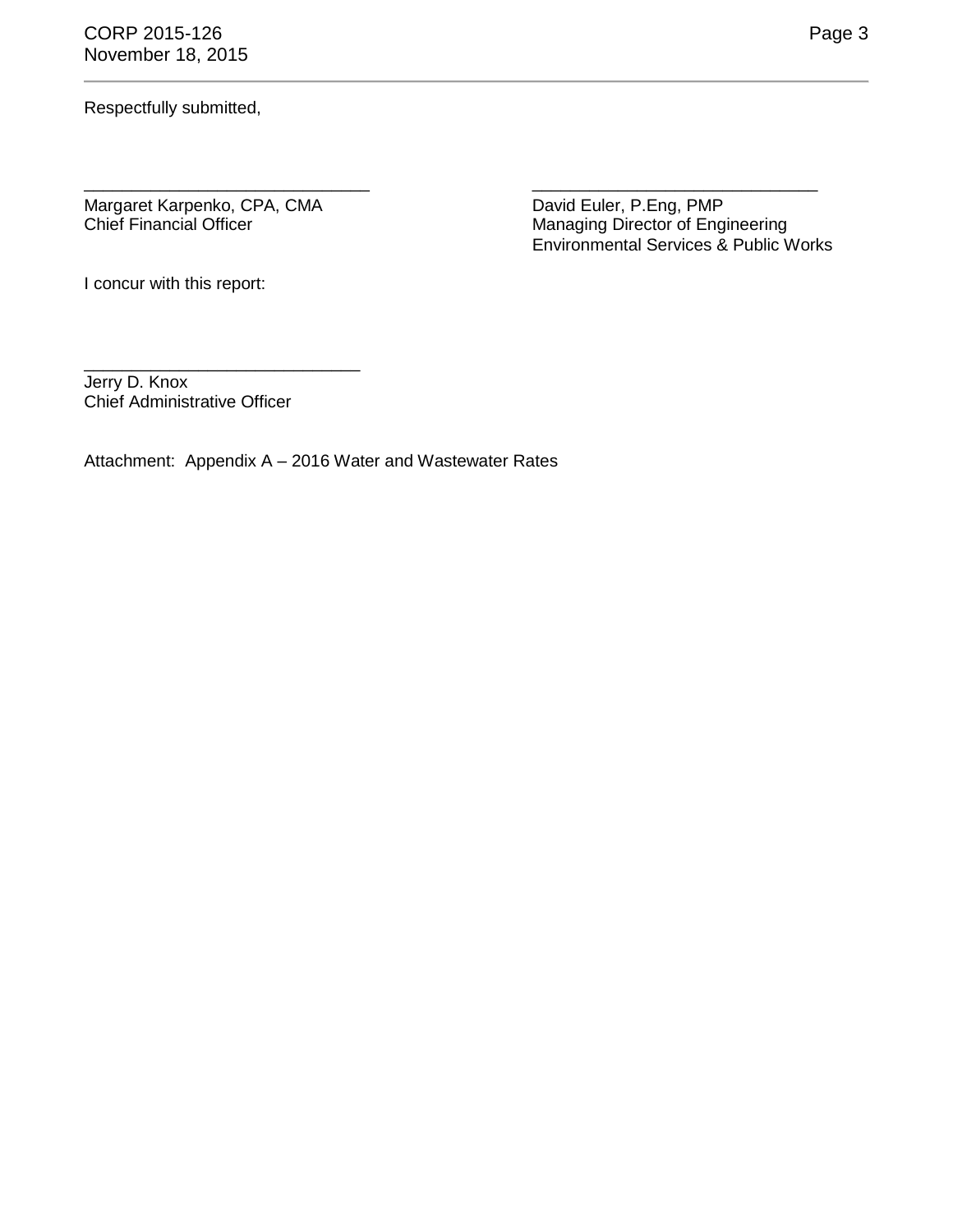#### **Appendix A 2016 Water and Wastewater Rates**

#### **Monthly Fixed Rate**

|                 | Monthly Fixed |
|-----------------|---------------|
| Meter Size      | rate          |
| 5/8X3/4         | 29.50         |
| <b>5/8 INCH</b> | 29.50         |
| 3/4 INCH        | 29.50         |
| 1 INCH          | 76.70         |
| <b>1.5 INCH</b> | 153.41        |
| 2 INCH          | 244.86        |
| 3 INCH          | 489.73        |
| 4 INCH          | 764.10        |
| 6 INCH          | 1,528.19      |

#### **Water Filtration Surcharge**

|                   | <b>Monthly Fixed</b> |
|-------------------|----------------------|
| <b>Meter Size</b> | Rate                 |
| 5/8X3/4           | 2.85                 |
| 5/8 INCH          | 2.85                 |
| <b>3/4 INCH</b>   | 2.85                 |
| 1 INCH            | 7.41                 |
| <b>1.5 INCH</b>   | 14.82                |
| 2 INCH            | 23.65                |
| 3 INCH            | 47.30                |
| 4 INCH            | 73.80                |
| 6 INCH            | 147.59               |
|                   |                      |

| Variable Rate | 1.03 |
|---------------|------|
|               |      |

| Wastewater Surcharge | 76.26% |
|----------------------|--------|
|----------------------|--------|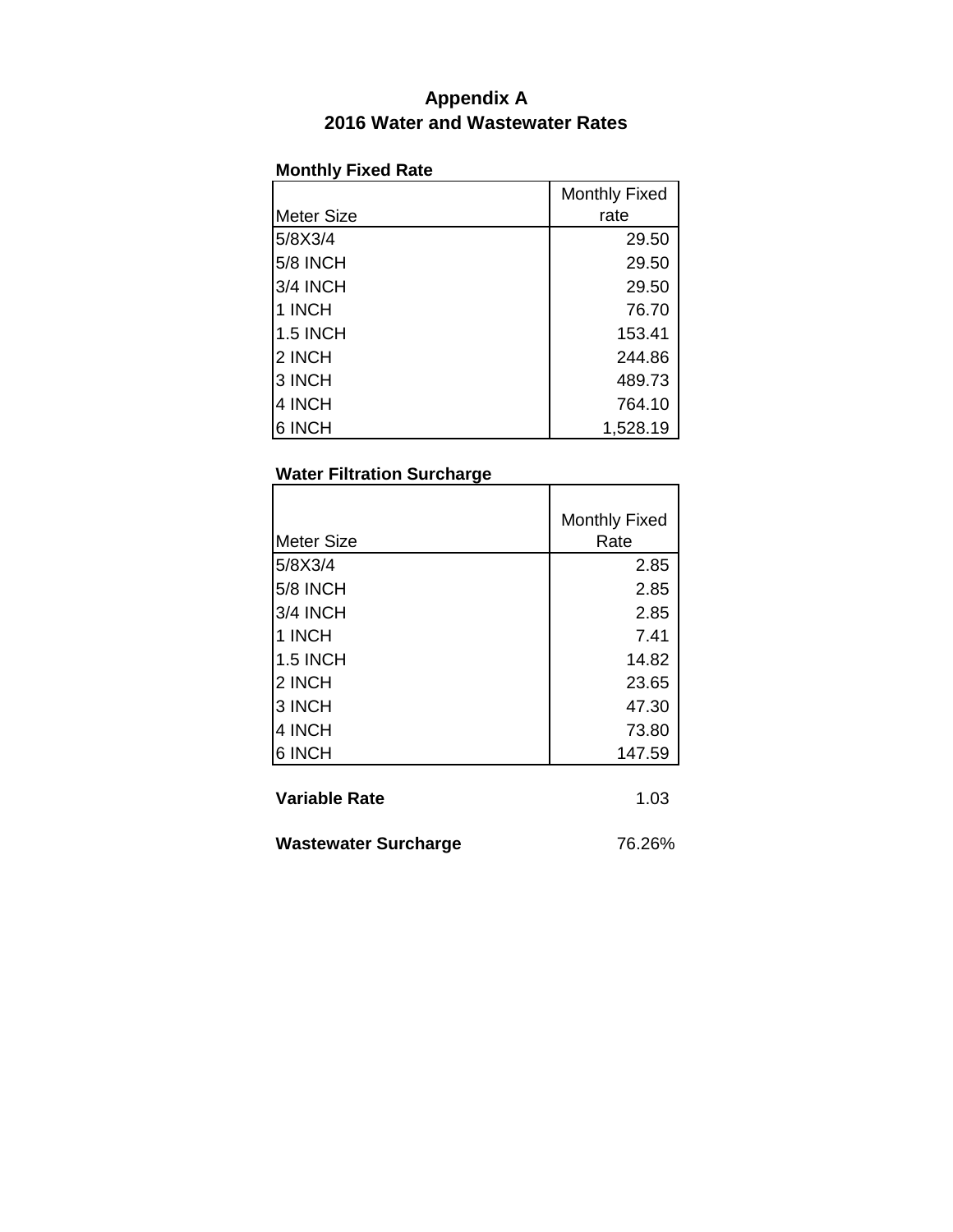

### **Water and Wastewater Business Unit Summary**

#### *Budget Year: 2016*

*YTD End Date: October 12, 2015*

|                                                                                                                                                                                                                        | 2014<br>Actuals               | 2015<br>Actuals<br>YTD **               | 2015<br><b>Budget</b>               | 2016<br>Finance<br>Review                        |                                           | Variance Variance %           |
|------------------------------------------------------------------------------------------------------------------------------------------------------------------------------------------------------------------------|-------------------------------|-----------------------------------------|-------------------------------------|--------------------------------------------------|-------------------------------------------|-------------------------------|
| <b>Sanitary Sewer System</b><br>SANITARY SEWER DISTRIBUTION<br>SANITARY SEWER PLANT<br>Total:<br>Percent Increase:                                                                                                     | (1,703,651)<br>1,703,651<br>0 | (1,972,878)<br>1,294,043<br>(678, 835)  | 6,196,039<br>1,822,795<br>8,018,834 | 7,134,058<br>1,902,468                           | 938,019<br>79,673<br>9,036,526 1,017,692  | 15.14%<br>4.37%<br>12.69%     |
| <b>Water System</b><br><b>WATER DISTRIBUTION</b><br><b>WATER PLANT</b><br>Total:<br>Percent Increase:                                                                                                                  | (1,846,834)<br>1,846,835<br>0 | (4,551,047)<br>1,534,084<br>(3,016,963) | 1,868,391<br>12,311,753             | 10,443,362 10,310,458<br>1,919,399<br>12,229,857 | (132, 904)<br>51,008<br>(81, 896)         | $-1.27%$<br>2.73%<br>$-0.67%$ |
| Grand Total *                                                                                                                                                                                                          | $\mathbf{0}$                  |                                         | $(3,695,798)$ 20,330,587 21,266,383 |                                                  | 935,796                                   | 4.60%                         |
| <b>Service Level Changes</b><br><b>Priority Description</b><br>2016 Capital Levy held at 2015 level (Approved by CAO)<br>A<br>Water Operating target reduction<br>A<br>(note: do not proceed with<br>fluoride removal) |                               |                                         |                                     | <b>Impact</b><br>(279, 770)<br>(50,000)          | <b>Variance</b><br>(279, 770)<br>(50,000) | <b>Change</b><br>3.23%        |
| Web portal e-billing incentive July implementation<br>A<br>Reduction of 50% Ellendale Capital - Water<br>A<br>(Utilize 50% of surplus from<br>2015 capital projects)                                                   |                               |                                         |                                     | (32,000)<br>(400,000)                            | (32,000)<br>(200,000)                     |                               |
| <b>Total Change</b>                                                                                                                                                                                                    |                               |                                         |                                     |                                                  | 374,026                                   | 1.84%                         |
| Implement a quarterly billing<br>Α                                                                                                                                                                                     |                               |                                         |                                     | (68,000)                                         | (68,000)                                  | 1.51%                         |
| Reduction of 50% Ellendale Capital - Water<br>В                                                                                                                                                                        |                               |                                         |                                     | (200,000)                                        | (200,000)                                 |                               |
| <b>Further Water Capital Reduction</b><br>В                                                                                                                                                                            |                               |                                         |                                     | (175,000)                                        | (175,000)                                 |                               |
|                                                                                                                                                                                                                        |                               |                                         |                                     |                                                  | (68, 974)                                 | $-0.34%$                      |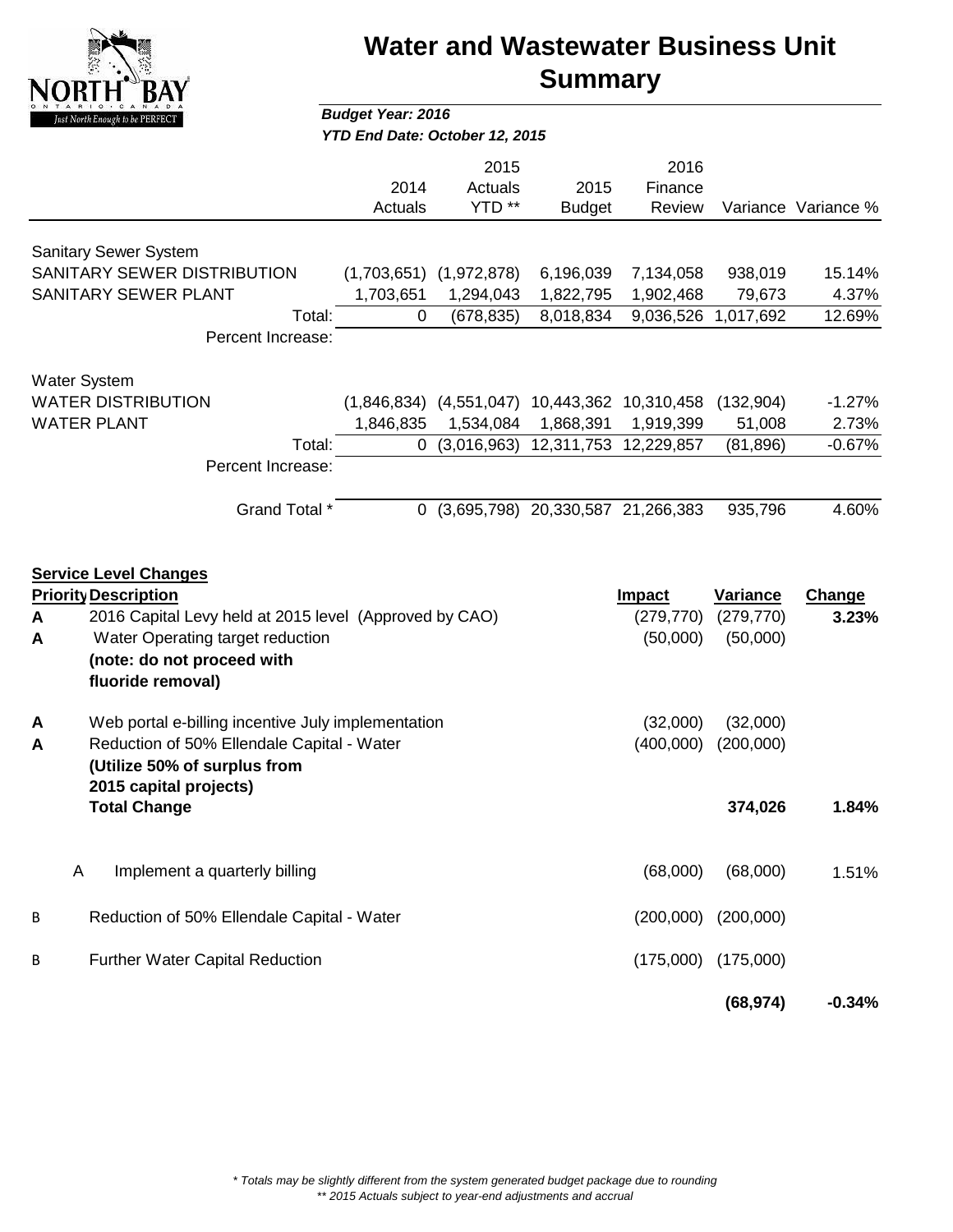

# **Business Unit Summary**

*Budget Year: 2016 YTD End Date: December 2015*

#### FINAL

|                              |                | 2015                                   |               | 2016           |                       |                |
|------------------------------|----------------|----------------------------------------|---------------|----------------|-----------------------|----------------|
|                              | 2014           | <b>Actuals</b>                         | 2015          | <b>Finance</b> |                       |                |
|                              | <b>Actuals</b> | YTD                                    | <b>Budget</b> |                | Review Variance Var % |                |
|                              |                |                                        |               |                |                       |                |
| <b>Sanitary Sewer System</b> |                |                                        |               |                |                       |                |
| SANITARY SEWER               |                | $(1,703,651)$ $(1,972,457)$            | 6,196,039     | 6,854,288      |                       | 658,249 10.62% |
| <b>DISTRIBUTION</b>          |                |                                        |               |                |                       |                |
| SANITARY SEWER PLANT         | 1,703,651      | 1.295.402                              | 1,822,795     | 1.902.468      | 79.672                | 4.37%          |
| Total:                       | 0              | (677, 055)                             | 8,018,834     | 8,756,755      | 737,921               | 9.20%          |
| <b>Water System</b>          |                |                                        |               |                |                       |                |
| <b>WATER DISTRIBUTION</b>    |                | $(2,012,360)$ $(4,666,486)$ 10,115,889 |               | 9,609,666      | (506,223)             | -5.00%         |
| <b>WATER ADMINISTRATION</b>  | 165,525        | 127.025                                | 327,473       | 418,792        |                       | 91,319 27.89%  |
| <b>WATER PLANT</b>           | 1,846,835      | 1.534.267                              | 1.868.391     | 1.919.399      | 51.008                | 2.73%          |
| Total:                       |                | 0 (3,005,194) 12,311,753 11,947,856    |               |                | (363, 897)            | $-2.96%$       |

**0 (3,682,249) 20,330,587 20,704,612 374,025** 1.84%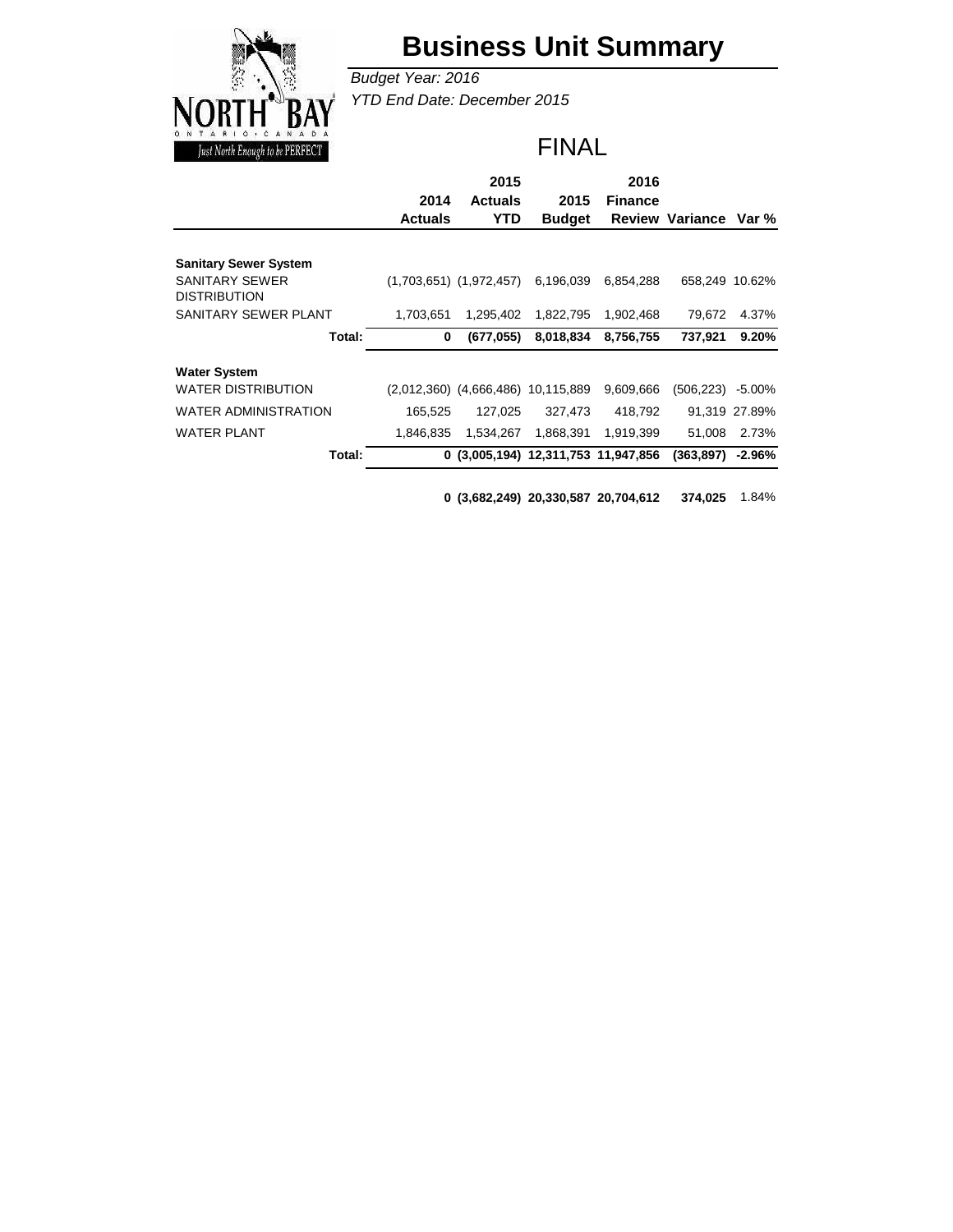

Budget Year: 2016; YTD End Date: December 2015

Department(s): Wastewater System, Water System

Division(s): SANITARY SEWER DISTRIBUTION, SANITARY SEWER PLANT, WATER DISTRIBUTION, WATER FINANCE ADMIN, WATER PLANT

|                                        | 2014           | 2015<br><b>Actuals</b> | 2015          | 2016            |           |            |
|----------------------------------------|----------------|------------------------|---------------|-----------------|-----------|------------|
|                                        | <b>Actuals</b> | <b>YTD</b>             | <b>Budget</b> | <b>Approved</b> | Variance  | Variance % |
| <b>PERSONNEL</b>                       |                |                        |               |                 |           |            |
| 1001 REGULAR SALARIES                  | 2,205,171      | 2,507,615              | 3,026,125     | 3,093,288       | 67,163    | 2.22%      |
| 1002 TEMPORARY SALARIES                | 68,435         | 16,415                 | 22,891        | 23,213          | 322       | 1.41 %     |
| 1003 SHIFT PREMIUM                     | 2,310          | 3,665                  | 3,319         | 2,889           | (430)     | $-12.96%$  |
| 1004 OTHER/STANDBY                     | 68,053         | 71,271                 | 82,661        | 85,399          | 2,738     | 3.31 %     |
| 1010 MODIFIED/ACCOMMODATED             | 2,451          | 11,747                 | 0             | 0               | 0         | 0.00%      |
| 1011 SALARIES CAPITAL/Special Projects | 0              | 0                      | 345,466       | 348,133         | 2,667     | 0.77%      |
| 1101 OVERTIME FULLTIME                 | 398,074        | 282,436                | 383,087       | 364,087         | (19,000)  | -4.96%     |
| 1102 OVERTIME PART TIME                | 186            | 170                    | 0             | 0               | 0         | 0.00%      |
| 1202 VACATION                          | 225,543        | 254,544                | 3,184         | 3,249           | 65        | 2.04 %     |
| 1203 COMPASSIONATE LEAVE               | 2,478          | 3,852                  | 0             | 0               | 0         | 0.00%      |
| <b>1204 STATUTORY HOLIDAYS</b>         | 114,958        | 118,470                | 0             | 0               | 0         | 0.00%      |
| 1207 SICK LEAVE                        | 101,206        | 106,649                | 0             | 0               | 0         | 0.00%      |
| 1299 OTHER LABOUR COSTS                | 185            | 0                      | 0             | 0               | 0         | 0.00%      |
| 1301 WSIB LEAVE                        | (7, 722)       | (2, 254)               | 0             | 0               | 0         | 0.00%      |
| 1401 TRAINING & SAFETY                 | 75,426         | 73,240                 | 0             | 0               | 0         | 0.00%      |
| 1410 DRY CLEANING ALLOWANCE            | 0              | 43                     | 0             | 0               | 0         | 0.00%      |
| 1499 OTHER EMP ALLOWANCES              | 6,007          | 2,299                  | 0             | 0               | $\Omega$  | 0.00%      |
| 1801 FRINGE BENEFITS-FULLTIME          | 907,544        | 994,521                | 1,019,163     | 1,038,900       | 19,737    | 1.94 %     |
| 1802 FRINGE BENEFITS-PARTTIME          | 10,002         | 1,893                  | 2,294         | 2,341           | 47        | 2.05 %     |
| PERSONNEL TOTAL                        | 4,180,307      | 4,446,576              | 4,888,190     | 4,961,499       | 73,309    | 1.50 %     |
| <b>GOODS &amp; SERVICES</b>            |                |                        |               |                 |           |            |
| 2006 ASPHALT - COLD MIX                | 42,393         | 46,882                 | 54,250        | 54,250          | 0         | 0.00%      |
| 2008 CEMENT                            | 25,470         | 2,654                  | 27,000        | 28,802          | 1,802     | 6.67%      |
| 2020 SEWER/WATER PIPE & PARTS          | 157,515        | 180,010                | 155,450       | 267,660         | 112,210   | 72.18%     |
| 2030 GRAVEL                            | 86,742         | 114,849                | 151,100       | 113,500         | (37,600)  | $-24.88%$  |
| 2034 CONCRETE                          | 260            | 0                      | 0             | 0               | 0         | 0.00%      |
| <b>2036 SIGNS</b>                      | 96             | 0                      | 0             | 0               | 0         | 0.00%      |
| 2055 MATERIALS                         | 344,423        | 308,781                | 390,375       | 376,000         | (14, 375) | $-3.68%$   |
| 2099 MISC. MATERIALS                   | 110,625        | 66,670                 | 165,050       | 58,000          | (107,050) | $-64.86%$  |
| 2405 DIESEL FUEL                       | $\mathbf 0$    | 1,228                  | 0             | 0               | 0         | 0.00%      |
| 2435 TOOLS                             | 28,069         | 21,710                 | 38,028        | 35,568          | (2,460)   | $-6.47%$   |
| 2601 OFFICE SUPPLIES                   | 7,499          | 12,294                 | 7,950         | 7,200           | (750)     | -9.43 %    |
| 2615 JANITORIAL SUPPLIES               | 121            | 0                      | 0             | 0               | 0         | 0.00%      |
| 2650 CLOTHING / UNIFORM                | 24,105         | 27,257                 | 24,760        | 25,620          | 860       | 3.47%      |
| 2655 SAFETY SUPPLIES                   | 36,170         | 38,975                 | 38,910        | 38,410          | (500)     | $-1.29%$   |
| 2660 SAFETY BOOT ALLOWANCE             | 8,034          | 6,375                  | 11,819        | 10,037          | (1,782)   | $-15.08%$  |
| 2701 HYDRO                             | 1,262,495      | 1,318,489              | 1,297,749     | 1,429,215       | 131,466   | 10.13 %    |
| 2705 NATURAL GAS                       | 64,022         | 52,105                 | 46,428        | 44,068          | (2,360)   | $-5.08%$   |
| 2715 WATER                             | 10,969         | 5,452                  | 16,006        | 16,596          | 590       | 3.69%      |
|                                        |                |                        |               |                 |           |            |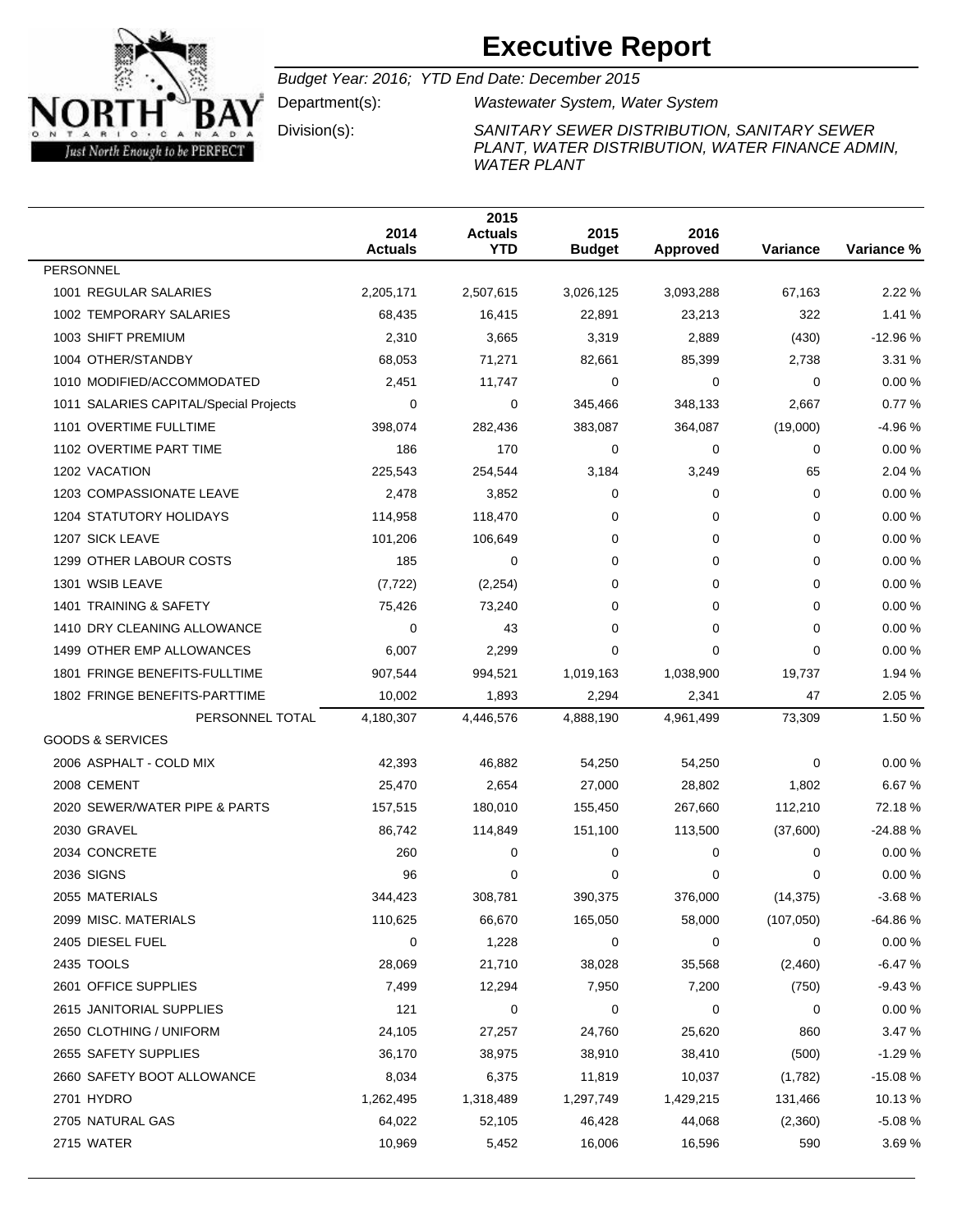

Budget Year: 2016; YTD End Date: December 2015

Department(s): Wastewater System, Water System

Division(s): SANITARY SEWER DISTRIBUTION, SANITARY SEWER PLANT, WATER DISTRIBUTION, WATER FINANCE ADMIN, WATER PLANT

|                                                     | 2014<br><b>Actuals</b> | 2015<br><b>Actuals</b><br><b>YTD</b> | 2015<br><b>Budget</b> | 2016<br><b>Approved</b> | Variance  | Variance %   |
|-----------------------------------------------------|------------------------|--------------------------------------|-----------------------|-------------------------|-----------|--------------|
| 2720 MUNICIPAL TAXES                                | 236,088                | 239,859                              | 244,173               | 248,802                 | 4,629     | 1.90 %       |
| 2999 MISCELLANEOUS SUPPLIES                         | $\mathbf 0$            | 389                                  | 0                     | 0                       | 0         | 0.00%        |
| 3001 POSTAGE                                        | 38,614                 | 74,064                               | 35,000                | 118,000                 | 83,000    | 237.14 %     |
| 3005 COURIER & DELIVERY                             | 2,114                  | 4,429                                | 500                   | 2,000                   | 1,500     | 300.00%      |
| 3007 ONTARIO 1 CALL CENTER                          | $\Omega$               | 4,854                                | 13,000                | 8,000                   | (5,000)   | $-38.46%$    |
| 3010 TELEPHONE                                      | 38,493                 | 41,297                               | 35,525                | 42,960                  | 7,435     | 20.93%       |
| 3035 MILEAGE                                        | 10,238                 | 7,664                                | 15,020                | 11,270                  | (3,750)   | -24.97 %     |
| 3055 MEETING COSTS                                  | 0                      | 65                                   | 0                     | 0                       | 0         | 0.00%        |
| 3060 MEALS                                          | 0                      | 323                                  | 0                     | 0                       | 0         | 0.00%        |
| 3065 MEMBERSHIPS/LICENSES/CERTIFICA<br><b>TIONS</b> | 4,012                  | 3,819                                | 2,990                 | 3,450                   | 460       | 15.38 %      |
| 3071 TRAINING                                       | $\mathbf 0$            | 0                                    | 0                     | 3,065                   | 3,065     | 100.00 %     |
| 3075 TRAINING COURSES                               | 70,214                 | 62,065                               | 63,000                | 61,000                  | (2,000)   | $-3.17%$     |
| 3080 ADVERTISING & PROMOTION                        | $\mathbf 0$            | 87                                   | 0                     | 0                       | 0         | 0.00%        |
| 3099 MISC ADMIN EXPENSES                            | 7,125                  | 0                                    | 3,294                 | (46, 706)               | (50,000)  | $-1,517.91%$ |
| 3102 CONSULTANT FEES I.S.                           | 27,094                 | 64,225                               | 64,248                | 65,250                  | 1,002     | 1.56 %       |
| 3205 VEHICLE LEASE/RENTAL                           | 10,058                 | 4,376                                | 9,000                 | 9,000                   | 0         | 0.00%        |
| 3299 MISC LEASES & RENTS                            | 0                      | 0                                    | 200                   | 0                       | (200)     | $-100.00%$   |
| 3301 RADIO MAINTENANCE                              | 4,556                  | 57,273                               | 92,890                | 93,770                  | 880       | 0.95%        |
| 3325 WATER METER MAINTENANCE                        | $\mathbf 0$            | 5,496                                | 60,000                | 60,000                  | 0         | 0.00%        |
| 3350 DRY CLEANING/LAUNDERING                        | 907                    | 857                                  | 1,000                 | 1,000                   | 0         | 0.00%        |
| 3425 CONSTRUCTION CONTRACT                          | 155,022                | 173,421                              | 211,200               | 181,315                 | (29, 885) | $-14.15%$    |
| 3426 PATCHING                                       | 658,055                | 723,072                              | 649,930               | 665,521                 | 15,591    | 2.40 %       |
| 3427 HYDROSEEDING                                   | 33,142                 | 25,331                               | 55,620                | 58,048                  | 2,428     | 4.37 %       |
| 3430 MAINTENANCE CONTRACT                           | 21,008                 | 14,551                               | 23,000                | 20,000                  | (3,000)   | $-13.04%$    |
| 3499 MISC CONTRACTS                                 | 0                      | 143                                  | 1,300                 | 0                       | (1,300)   | -100.00%     |
| 3601 INSURANCE PREMIUMS                             | 202,331                | 233,111                              | 215,830               | 228,466                 | 12,636    | 5.85%        |
| 3969 SLUDGE DISPOSAL                                | 140,858                | 94.059                               | 120,000               | 150,000                 | 30,000    | 25.00 %      |
| <b>GOODS &amp; SERVICES TOTAL</b>                   | 3,868,937              | 4,038,561                            | 4,341,595             | 4,489,137               | 147,542   | 3.40 %       |
| FINANCIAL EXPENSES                                  |                        |                                      |                       |                         |           |              |
| 4015 DEBENTURE PRINCIPAL                            | 1,736,335              | 1,983,301                            | 2,106,635             | 2,406,935               | 300,300   | 14.25 %      |
| 4020 DEBENTURE INTEREST                             | 453,529                | 457,016                              | 531,159               | 520,347                 | (10, 812) | $-2.04%$     |
| FINANCIAL EXPENSES TOTAL                            | 2,189,864              | 2,440,317                            | 2,637,794             | 2,927,282               | 289,488   | 10.97 %      |
| CAPITAL/RESERVE TRANSACTIONS                        |                        |                                      |                       |                         |           |              |
| 5015 OFFICE FURNITURE & EQUIP                       | 2,732                  | 0                                    | 0                     | 0                       | 0         | 0.00%        |
| 5020 WATER METERS                                   | 0                      | 9,349                                | 10,000                | 20,000                  | 10,000    | 100.00%      |
| 5101 CAPITAL LEVY                                   | 7,768,723              | 7,855,253                            | 7,855,253             | 7,655,253               | (200,000) | $-2.55%$     |
| 5115 TRANSFER TO RESERVE FUND                       | 734,996                | 674,529                              | 0                     | 0                       | 0         | 0.00%        |
| CAPITAL/RESERVE TRANSACTIONS TOTAL                  | 8,506,451              | 8,539,131                            | 7,865,253             | 7,675,253               | (190,000) | $-2.42%$     |
| <b>INTERNAL TRANSFERS</b>                           |                        |                                      |                       |                         |           |              |
| 7001 VEH & EQUIPMENT USAGE FEE                      | 957,793                | 1,026,804                            | 1,059,010             | 1,015,204               | (43,806)  | $-4.14%$     |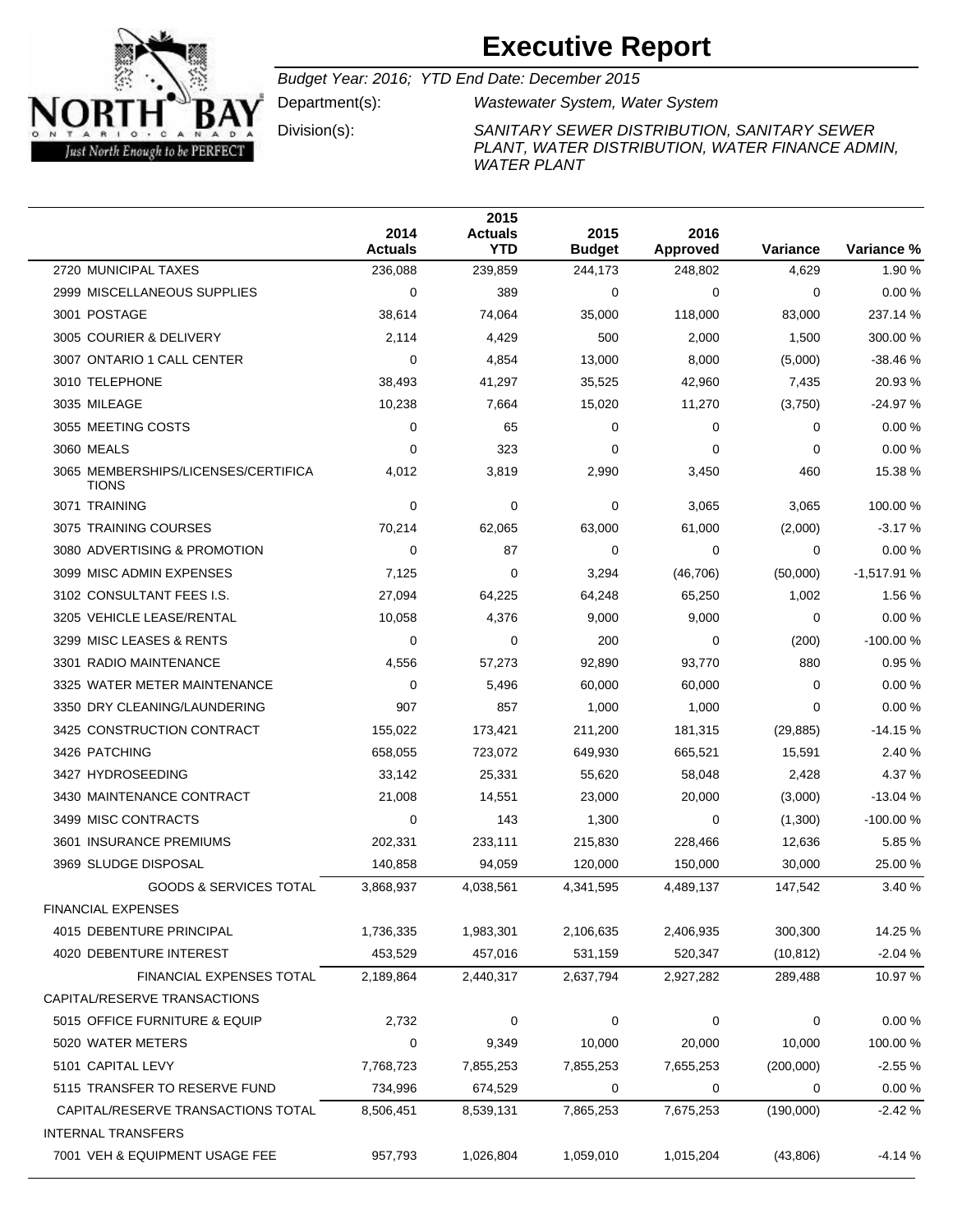

Budget Year: 2016; YTD End Date: December 2015

Department(s): Wastewater System, Water System

Division(s): SANITARY SEWER DISTRIBUTION, SANITARY SEWER PLANT, WATER DISTRIBUTION, WATER FINANCE ADMIN, WATER PLANT

|                                | 2014<br><b>Actuals</b> | 2015<br><b>Actuals</b><br><b>YTD</b> | 2015<br><b>Budget</b> | 2016<br>Approved | <b>Variance</b> | Variance % |
|--------------------------------|------------------------|--------------------------------------|-----------------------|------------------|-----------------|------------|
| 7010 ADMINISTRATON & OVERHEAD  | 1,215,834              | 1,066,953                            | 1,066,953             | 1,084,200        | 17,247          | 1.62%      |
| <b>EXPENSE TOTAL</b>           | 20,919,186             | 21,558,342                           | 21,858,795            | 22,152,575       | 293,780         | 1.34 %     |
| <b>REVENUE</b>                 |                        |                                      |                       |                  |                 |            |
| 0175 DIRECT WATER BILLINGS     | 11,782,415             | 11,816,962                           | 12,311,753            | 11,947,856       | (363, 897)      | $-2.96%$   |
| 0176 WATER TREATMENT LEVY      | $\Omega$               | 203                                  | 0                     | $\Omega$         | $\mathbf 0$     | 0.00%      |
| 0177 FILTRATION PLANT LEVY     | 701,387                | 741,465                              | 705,870               | 692,348          | (13, 522)       | $-1.92%$   |
| 0178 CONSTRUCTION WATER        | 8,116                  | 13,990                               | $\Omega$              | $\Omega$         | $\mathbf 0$     | 0.00%      |
| 0180 SEWER SURCHARGE           | 7,877,936              | 7,910,655                            | 8,018,834             | 8,756,755        | 737,921         | 9.20%      |
| 0431 PENALTIES/WATER ACCOUNTS  | 38,694                 | 45,226                               | 30,000                | 36,000           | 6,000           | 20.00%     |
| 0456 SALE OF SCRAP METALS      | 355                    | 5,488                                | 0                     | 0                | $\mathbf 0$     | 0.00%      |
| 0460 TRANSFER FRM CAPITAL FUND | $\Omega$               | 0                                    | 433,139               | 437,616          | 4,477           | 1.03%      |
| 0470 TSF FROM RESERVE FUND     | 45,996                 | 597,066                              | $\mathbf 0$           | $\Omega$         | $\mathbf 0$     | 0.00%      |
| 0472 REIMB - CUPE BENEFITS     | 2,093                  | 3,236                                | $\Omega$              | $\Omega$         | $\Omega$        | 0.00%      |
| 0476 REIMBURSEMENT-CUPE WAGES  | 8,524                  | 11,805                               | $\Omega$              | $\Omega$         | $\Omega$        | 0.00%      |
| 0479 REIMBURSEMENTS            | 1,500                  | 0                                    | $\Omega$              | $\Omega$         | $\Omega$        | 0.00%      |
| 0480 SUNDRY REVENUE            | 51,511                 | 28,231                               | 25,000                | 25,000           | $\Omega$        | 0.00%      |
| 0481 INSURANCE REVENUE         | $\Omega$               | 18,938                               | 0                     | 0                | $\Omega$        | 0.00%      |
| 0509 MIN OF NORTH DEVEL & MINE | 3,850                  | 5,035                                | $\Omega$              | $\Omega$         | $\Omega$        | 0.00%      |
| 0532 YES PROGRAM               | 7,305                  | 6,819                                | $\Omega$              | $\Omega$         | $\Omega$        | 0.00%      |
| 0850 ADMIN FEES                | 26,692                 | $\mathbf 0$                          | 11,000                | 11,000           | $\mathbf 0$     | 0.00%      |
| 0860 ACCOUNT ADJ./METER READS  | 1,347                  | 9,202                                | $\Omega$              | $\Omega$         | $\Omega$        | 0.00%      |
| 0869 OTHER ADMINISTRATION FEES | $\Omega$               | 2,196                                | $\Omega$              | $\Omega$         | $\Omega$        | 0.00%      |
| 0873 SANITARY SEWER CONNECTION | 53,556                 | 9,457                                | 50,000                | 10,000           | (40,000)        | -80.00%    |
| 0874 SEWER RODDINGS            | 34,880                 | 38,975                               | 35,000                | 35,000           | $\mathbf 0$     | 0.00%      |
| 0876 WATER CONNECTIONS         | 69,756                 | 37,543                               | 67,700                | 25,000           | (42,700)        | $-63.07%$  |
| 0877 WATER THAWS               | 4,035                  | 2,805                                | 2,000                 | 3,000            | 1,000           | 50.00 %    |
| 0878 WATER TURN ON/OFF         | 53,330                 | 46,410                               | 40,000                | 35,000           | (5,000)         | $-12.50%$  |
| 0879 WATER PRESSURE TESTING    | 0                      | 0                                    | 2,000                 | 0                | (2,000)         | -100.00%   |
| 0899 OTHER SERVICE CHARGES     | 113,967                | 126,971                              | 91,500                | 95,000           | 3,500           | 3.83%      |
| 0985 SEPTAGE TREATMENT         | 29,398                 | 79,455                               | 35,000                | 43,000           | 8,000           | 22.86%     |
| 0993 BY LAW EXCEEDANCE SURCHAR | 2,544                  | 198                                  | 0                     | 0                | $\Omega$        | 0.00%      |
| REVENUE TOTAL                  | 20,919,187             | 21,558,331                           | 21,858,796            | 22,152,575       | 293,779         | 1.34 %     |
| <b>GRAND TOTAL:</b>            | (1)                    | 11                                   | (1)                   | 0                | $\mathbf{1}$    | $-100.00%$ |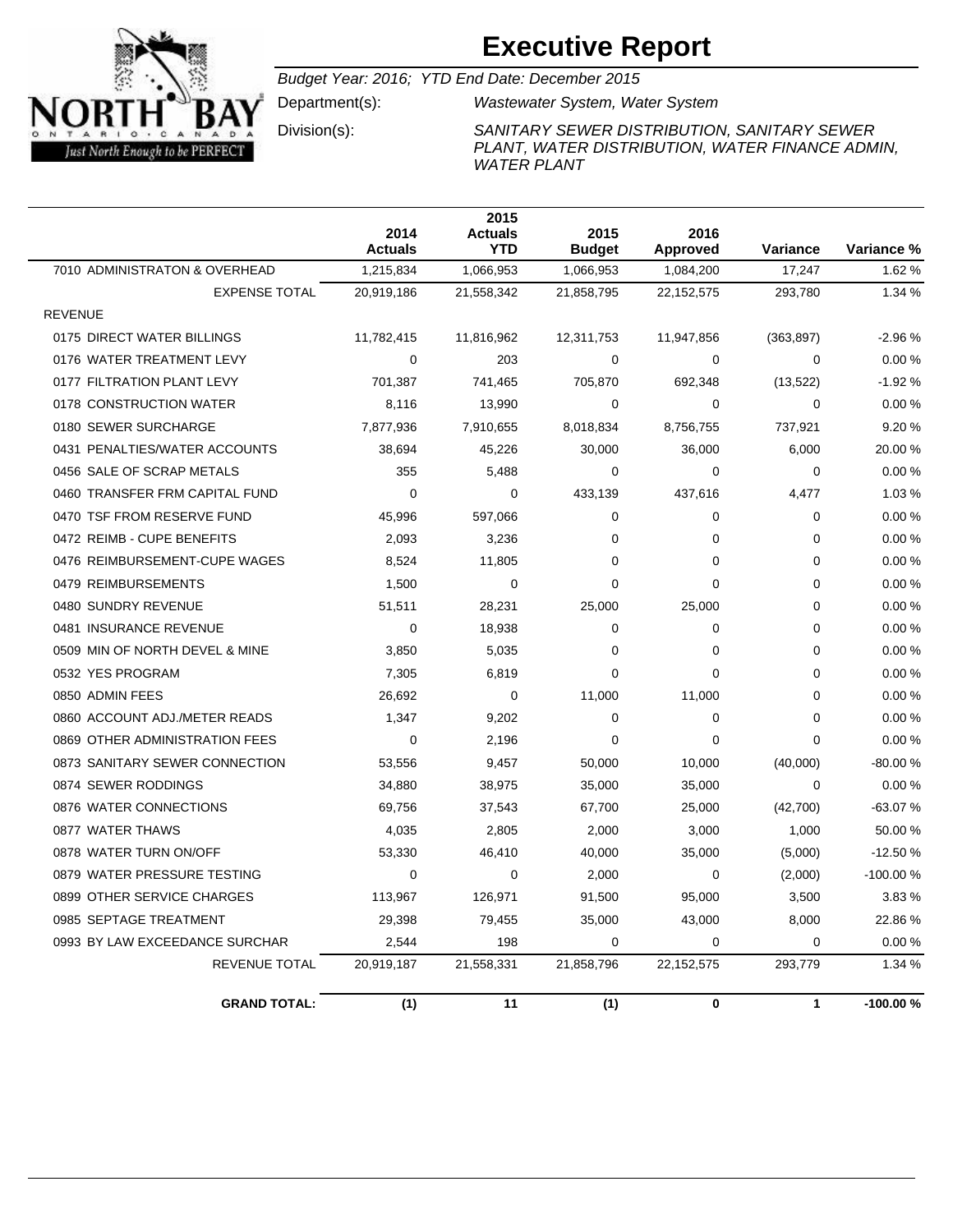

# **WATER**

# **2016 OPERATING BUDGET**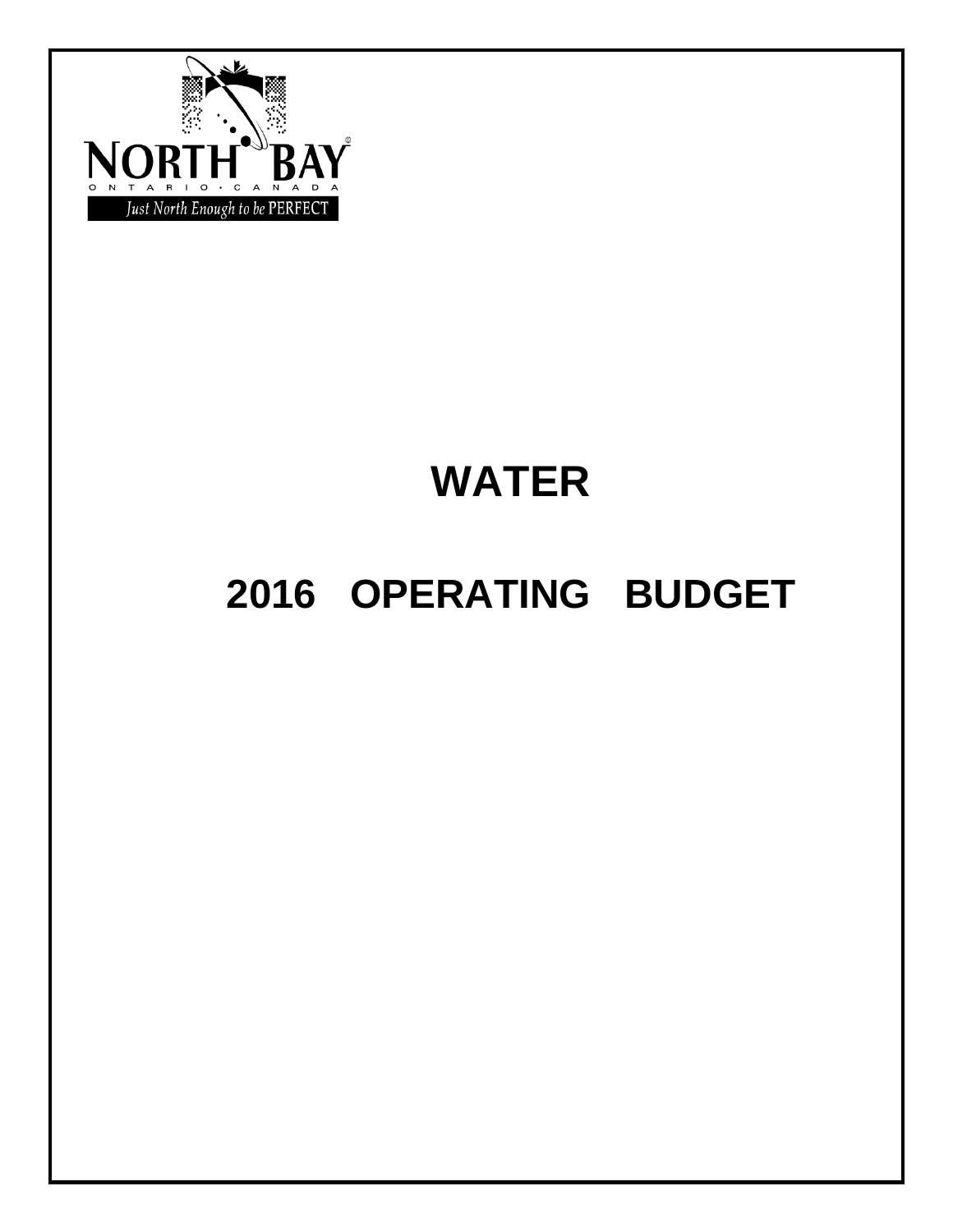

Budget Year: 2016; YTD End Date: December 2015

Department(s): Water System

Division(s): WATER DISTRIBUTION, WATER FINANCE ADMIN, WATER

PLANT

|                                        | 2014<br><b>Actuals</b> | 2015<br><b>Actuals</b><br><b>YTD</b> | 2015<br><b>Budget</b> | 2016<br><b>Approved</b> | Variance  | Variance % |
|----------------------------------------|------------------------|--------------------------------------|-----------------------|-------------------------|-----------|------------|
| <b>PERSONNEL</b>                       |                        |                                      |                       |                         |           |            |
| 1001 REGULAR SALARIES                  | 1,392,971              | 1,536,203                            | 1,600,501             | 1,637,075               | 36,574    | 2.29 %     |
| 1002 TEMPORARY SALARIES                | 39,231                 | 16,328                               | 8,705                 | 8,705                   | 0         | 0.00%      |
| 1003 SHIFT PREMIUM                     | 1,531                  | 2,848                                | 2,805                 | 2,889                   | 84        | 2.99%      |
| 1004 OTHER/STANDBY                     | 63,741                 | 63,553                               | 54,281                | 56,289                  | 2,008     | 3.70%      |
| 1010 MODIFIED/ACCOMMODATED             | $\mathbf 0$            | 10,360                               | 0                     | 0                       | 0         | 0.00%      |
| 1011 SALARIES CAPITAL/Special Projects | 0                      | 0                                    | 148,831               | 148,806                 | (25)      | $-0.02%$   |
| 1101 OVERTIME FULLTIME                 | 272,738                | 207,485                              | 238,689               | 223,189                 | (15,500)  | $-6.49%$   |
| 1102 OVERTIME PART TIME                | 135                    | 170                                  | 0                     | 0                       | 0         | 0.00%      |
| 1202 VACATION                          | 195,646                | 237,647                              | 1,519                 | 1,546                   | 27        | 1.78%      |
| 1203 COMPASSIONATE LEAVE               | 2,478                  | 3,169                                | 0                     | 0                       | 0         | 0.00%      |
| <b>1204 STATUTORY HOLIDAYS</b>         | 105,012                | 106,796                              | 0                     | 0                       | 0         | 0.00%      |
| 1207 SICK LEAVE                        | 98,160                 | 101,363                              | 0                     | 0                       | 0         | 0.00%      |
| 1299 OTHER LABOUR COSTS                | 185                    | 0                                    | 0                     | 0                       | 0         | 0.00%      |
| 1301 WSIB LEAVE                        | (7, 722)               | (2,254)                              | 0                     | 0                       | 0         | 0.00%      |
| 1401 TRAINING & SAFETY                 | 63,351                 | 63,552                               | 0                     | 0                       | 0         | 0.00%      |
| 1410 DRY CLEANING ALLOWANCE            | 0                      | 43                                   | $\Omega$              | 0                       | 0         | 0.00%      |
| 1499 OTHER EMP ALLOWANCES              | 5,450                  | 1,110                                | 0                     | 0                       | 0         | 0.00%      |
| 1801 FRINGE BENEFITS-FULLTIME          | 623,459                | 672,470                              | 530,376               | 540,805                 | 10,429    | 1.97%      |
| 1802 FRINGE BENEFITS-PARTTIME          | 9,840                  | 1,893                                | 1,094                 | 1,114                   | 20        | 1.83%      |
| PERSONNEL TOTAL                        | 2,866,206              | 3,022,736                            | 2,586,801             | 2,620,418               | 33,617    | 1.30 %     |
| <b>GOODS &amp; SERVICES</b>            |                        |                                      |                       |                         |           |            |
| 2006 ASPHALT - COLD MIX                | 32,303                 | 37,893                               | 45,000                | 45,000                  | 0         | 0.00%      |
| 2008 CEMENT                            | 20,000                 | 0                                    | 27,000                | 16,001                  | (10, 999) | $-40.74%$  |
| 2020 SEWER/WATER PIPE & PARTS          | 122,406                | 145,304                              | 122,620               | 148,700                 | 26,080    | 21.27 %    |
| 2030 GRAVEL                            | 65,543                 | 89,496                               | 120,000               | 82,400                  | (37,600)  | $-31.33%$  |
| <b>2036 SIGNS</b>                      | 96                     | 0                                    | 0                     | 0                       | 0         | 0.00%      |
| 2055 MATERIALS                         | 122,102                | 119,274                              | 160,375               | 146,000                 | (14, 375) | $-8.96%$   |
| 2099 MISC. MATERIALS                   | 42,905                 | 28,689                               | 97,380                | 31,000                  | (66, 380) | $-68.17%$  |
| 2405 DIESEL FUEL                       | 0                      | 1,743                                | 0                     | 0                       | 0         | 0.00%      |
| 2435 TOOLS                             | 10,887                 | 15,899                               | 17,838                | 17,538                  | (300)     | $-1.68%$   |
| 2601 OFFICE SUPPLIES                   | 4,661                  | 9,253                                | 5,400                 | 5,200                   | (200)     | $-3.70%$   |
| 2650 CLOTHING / UNIFORM                | 17,132                 | 21,148                               | 17,200                | 17,900                  | 700       | 4.07%      |
| 2655 SAFETY SUPPLIES                   | 19,773                 | 24,496                               | 17,950                | 17,950                  | 0         | 0.00%      |
| 2660 SAFETY BOOT ALLOWANCE             | 5,538                  | 4,542                                | 5,830                 | 5,060                   | (770)     | $-13.21%$  |
| 2701 HYDRO                             | 769,614                | 843,055                              | 802,123               | 876,991                 | 74,868    | 9.33 %     |
| 2705 NATURAL GAS                       | 30,637                 | 27,978                               | 13,565                | 13,836                  | 271       | 2.00 %     |
| 2715 WATER                             | 6,550                  | 3,570                                | 9,525                 | 9,876                   | 351       | 3.69%      |
| 2720 MUNICIPAL TAXES                   | 137,169                | 138,671                              | 141,722               | 144,802                 | 3,080     | 2.17%      |
| 3001 POSTAGE                           | 38,599                 | 74,058                               | 35,000                | 118,000                 | 83,000    | 237.14 %   |
|                                        |                        |                                      |                       |                         |           |            |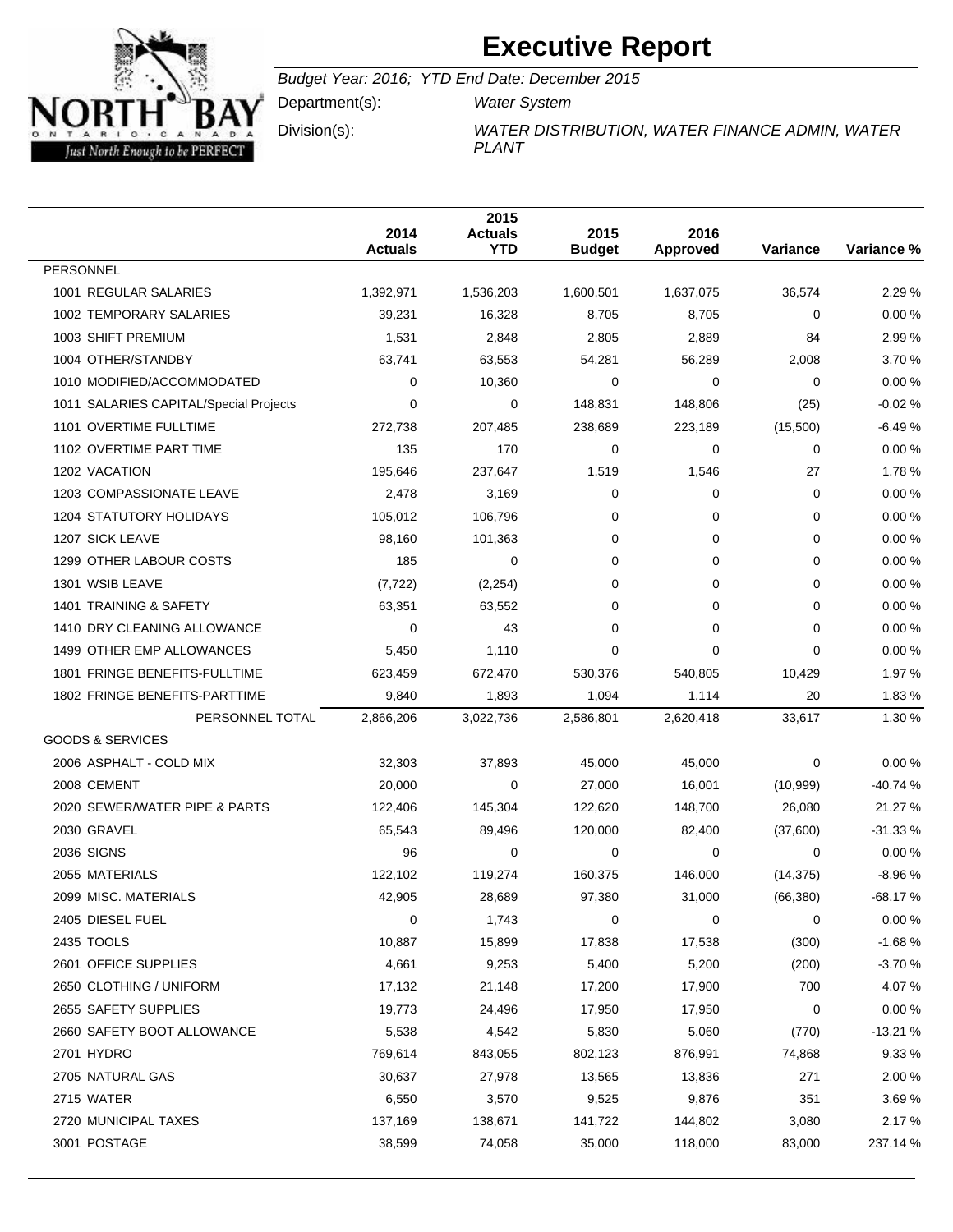

Budget Year: 2016; YTD End Date: December 2015

Department(s): Water System

Division(s): WATER DISTRIBUTION, WATER FINANCE ADMIN, WATER

PLANT

|                                                     | 2014<br><b>Actuals</b> | 2015<br><b>Actuals</b><br><b>YTD</b> | 2015<br><b>Budget</b> | 2016<br>Approved | Variance   | Variance %   |
|-----------------------------------------------------|------------------------|--------------------------------------|-----------------------|------------------|------------|--------------|
| 3005 COURIER & DELIVERY                             | 143                    | 436                                  | $\Omega$              | $\Omega$         | 0          | 0.00%        |
| 3007 ONTARIO 1 CALL CENTER                          | $\mathbf 0$            | 4,003                                | 6,000                 | 8,000            | 2,000      | 33.33 %      |
| 3010 TELEPHONE                                      | 13,433                 | 14,985                               | 11,625                | 15,200           | 3,575      | 30.75 %      |
| 3035 MILEAGE                                        | 5,914                  | 3,514                                | 8,900                 | 5,150            | (3,750)    | $-42.13%$    |
| 3060 MEALS                                          | 0                      | 323                                  | 0                     | 0                | 0          | 0.00%        |
| 3065 MEMBERSHIPS/LICENSES/CERTIFICA<br><b>TIONS</b> | 2,563                  | 1,967                                | 2,990                 | 3,450            | 460        | 15.38 %      |
| 3071 TRAINING                                       | 0                      | 0                                    | 0                     | 915              | 915        | 100.00%      |
| 3075 TRAINING COURSES                               | 48,962                 | 49,340                               | 37,000                | 51,000           | 14,000     | 37.84 %      |
| 3080 ADVERTISING & PROMOTION                        | 0                      | 87                                   | 0                     | 0                | 0          | 0.00%        |
| 3099 MISC ADMIN EXPENSES                            | 3,750                  | 0                                    | 1,830                 | (48, 170)        | (50,000)   | $-2,732.24%$ |
| 3102 CONSULTANT FEES I.S.                           | 13,508                 | 33,802                               | 33,815                | 34,316           | 501        | 1.48 %       |
| 3205 VEHICLE LEASE/RENTAL                           | 9,525                  | 3,203                                | 5,000                 | 5,000            | 0          | 0.00%        |
| 3299 MISC LEASES & RENTS                            | 0                      | 0                                    | 200                   | 0                | (200)      | $-100.00%$   |
| 3301 RADIO MAINTENANCE                              | 3,190                  | 55,403                               | 91,700                | 91,700           | 0          | 0.00%        |
| 3325 WATER METER MAINTENANCE                        | 0                      | 5,496                                | 60,000                | 60,000           | 0          | 0.00%        |
| 3350 DRY CLEANING/LAUNDERING                        | 553                    | 595                                  | 1,000                 | 1,000            | 0          | 0.00%        |
| 3425 CONSTRUCTION CONTRACT                          | 100,673                | 118,978                              | 141,000               | 100,175          | (40, 825)  | $-28.95%$    |
| 3426 PATCHING                                       | 546,964                | 548,669                              | 535,600               | 369,734          | (165, 866) | $-30.97%$    |
| 3427 HYDROSEEDING                                   | 31,706                 | 22,556                               | 41,200                | 32,249           | (8,951)    | $-21.73%$    |
| 3430 MAINTENANCE CONTRACT                           | 11,137                 | 6,156                                | 15,000                | 12,000           | (3,000)    | $-20.00%$    |
| 3499 MISC CONTRACTS                                 | 0                      | 143                                  | 1,300                 | 0                | (1,300)    | $-100.00%$   |
| 3601 INSURANCE PREMIUMS                             | 79,487                 | 84,838                               | 84,838                | 88,977           | 4,139      | 4.88%        |
| <b>GOODS &amp; SERVICES TOTAL</b>                   | 2,317,423              | 2,539,563                            | 2,717,526             | 2,526,950        | (190, 576) | $-7.01%$     |
| <b>FINANCIAL EXPENSES</b>                           |                        |                                      |                       |                  |            |              |
| 4015 DEBENTURE PRINCIPAL                            | 1,618,835              | 1,832,468                            | 1,989,135             | 1,989,435        | 300        | 0.02%        |
| 4020 DEBENTURE INTEREST                             | 428,171                | 424,450                              | 508,981               | 396,462          | (112, 519) | $-22.11%$    |
| FINANCIAL EXPENSES TOTAL                            | 2,047,006              | 2,256,918                            | 2,498,116             | 2,385,897        | (112, 219) | $-4.49%$     |
| CAPITAL/RESERVE TRANSACTIONS                        |                        |                                      |                       |                  |            |              |
| 5015 OFFICE FURNITURE & EQUIP                       | 2,442                  | 0                                    | 0                     | 0                | 0          | 0.00%        |
| 5020 WATER METERS                                   | 0                      | 9,349                                | 10,000                | 20,000           | 10,000     | 100.00%      |
| 5101 CAPITAL LEVY                                   | 4,201,981              | 4,320,389                            | 4,320,389             | 4,274,263        | (46, 126)  | $-1.07%$     |
| 5115 TRANSFER TO RESERVE FUND                       | 226,972                | 0                                    | 0                     | 0                | 0          | 0.00%        |
| CAPITAL/RESERVE TRANSACTIONS TOTAL                  | 4,431,395              | 4,329,738                            | 4,330,389             | 4,294,263        | (36, 126)  | $-0.83%$     |
| <b>INTERNAL TRANSFERS</b>                           |                        |                                      |                       |                  |            |              |
| 7001 VEH & EQUIPMENT USAGE FEE                      | 650,095                | 708,369                              | 701,760               | 682,731          | (19,029)   | $-2.71%$     |
| 7010 ADMINISTRATON & OVERHEAD                       | 577,438                | 618,511                              | 618,511               | 523,562          | (94, 949)  | $-15.35%$    |
| <b>EXPENSE TOTAL</b>                                | 12,889,563             | 13,475,835                           | 13,453,103            | 13,033,821       | (419, 282) | $-3.12%$     |
| <b>REVENUE</b>                                      |                        |                                      |                       |                  |            |              |
| 0175 DIRECT WATER BILLINGS                          | 11,782,415             | 11,816,962                           | 12,311,753            | 11,947,856       | (363, 897) | $-2.96%$     |
| 0176 WATER TREATMENT LEVY                           | 0                      | 203                                  | 0                     | 0                | 0          | 0.00%        |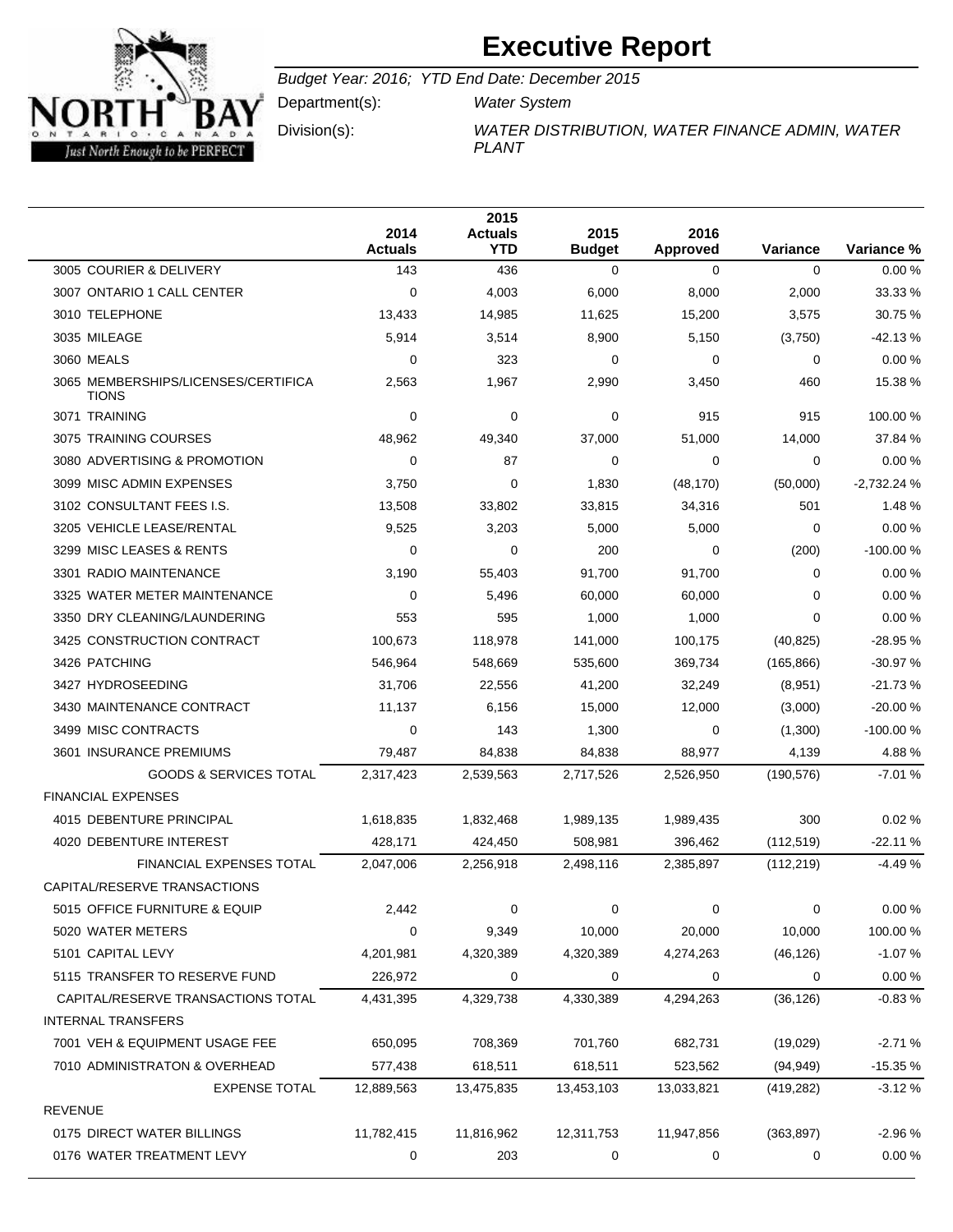

Budget Year: 2016; YTD End Date: December 2015

Department(s): Water System

Division(s): WATER DISTRIBUTION, WATER FINANCE ADMIN, WATER PLANT

|                                | 2014<br><b>Actuals</b> | 2015<br><b>Actuals</b><br><b>YTD</b> | 2015<br><b>Budget</b> | 2016<br>Approved | Variance     | Variance % |
|--------------------------------|------------------------|--------------------------------------|-----------------------|------------------|--------------|------------|
| 0177 FILTRATION PLANT LEVY     | 701,387                | 741,465                              | 705,870               | 692,348          | (13, 522)    | $-1.92%$   |
| 0178 CONSTRUCTION WATER        | 8,116                  | 13,990                               | 0                     | 0                | 0            | 0.00%      |
| 0431 PENALTIES/WATER ACCOUNTS  | 26,110                 | 22,630                               | 15,000                | 18,000           | 3,000        | 20.00%     |
| 0456 SALE OF SCRAP METALS      | 355                    | 5,488                                | $\Omega$              | $\Omega$         | $\Omega$     | 0.00%      |
| 0460 TRANSFER FRM CAPITAL FUND | $\Omega$               | 0                                    | 181,281               | 181,616          | 335          | 0.18%      |
| 0470 TSF FROM RESERVE FUND     | 45,996                 | 597,066                              | 0                     | 0                | 0            | 0.00%      |
| 0472 REIMB - CUPE BENEFITS     | 2,026                  | 3,173                                | $\Omega$              | $\Omega$         | $\Omega$     | 0.00%      |
| 0476 REIMBURSEMENT-CUPE WAGES  | 8,075                  | 11,576                               | 0                     | $\Omega$         | $\Omega$     | 0.00%      |
| 0479 REIMBURSEMENTS            | 1,500                  | 0                                    | $\Omega$              | $\Omega$         | $\Omega$     | 0.00%      |
| 0480 SUNDRY REVENUE            | 34,206                 | 7,533                                | 25,000                | 25,000           | 0            | 0.00%      |
| 0481 INSURANCE REVENUE         | 0                      | 18,938                               | 0                     | 0                | $\Omega$     | 0.00%      |
| 0509 MIN OF NORTH DEVEL & MINE | 3,850                  | 5,035                                | $\Omega$              | $\Omega$         | $\Omega$     | 0.00%      |
| 0532 YES PROGRAM               | 7,305                  | 6,819                                | $\Omega$              | $\Omega$         | $\Omega$     | 0.00%      |
| 0850 ADMIN FEES                | 26,692                 | 0                                    | 11,000                | 11,000           | $\Omega$     | 0.00%      |
| 0860 ACCOUNT ADJ./METER READS  | 1,347                  | 9,202                                | 0                     | 0                | 0            | 0.00%      |
| 0869 OTHER ADMINISTRATION FEES | $\Omega$               | 2,196                                | $\Omega$              | $\Omega$         | $\Omega$     | 0.00%      |
| 0874 SEWER RODDINGS            | $\Omega$               | (175)                                | $\Omega$              | $\Omega$         | $\Omega$     | 0.00%      |
| 0876 WATER CONNECTIONS         | 69,756                 | 37,543                               | 67,700                | 25,000           | (42,700)     | $-63.07%$  |
| 0877 WATER THAWS               | 4,035                  | 2,805                                | 2,000                 | 3,000            | 1,000        | 50.00%     |
| 0878 WATER TURN ON/OFF         | 53,330                 | 46,410                               | 40,000                | 35,000           | (5,000)      | $-12.50%$  |
| 0879 WATER PRESSURE TESTING    | $\Omega$               | 0                                    | 2,000                 | 0                | (2,000)      | $-100.00%$ |
| 0899 OTHER SERVICE CHARGES     | 113,063                | 126,971                              | 91,500                | 95,000           | 3,500        | 3.83%      |
| <b>REVENUE TOTAL</b>           | 12,889,564             | 13,475,830                           | 13,453,104            | 13,033,820       | (419, 284)   | $-3.12%$   |
| <b>GRAND TOTAL:</b>            | (1)                    | 5                                    | (1)                   | 1                | $\mathbf{2}$ | 200.00%    |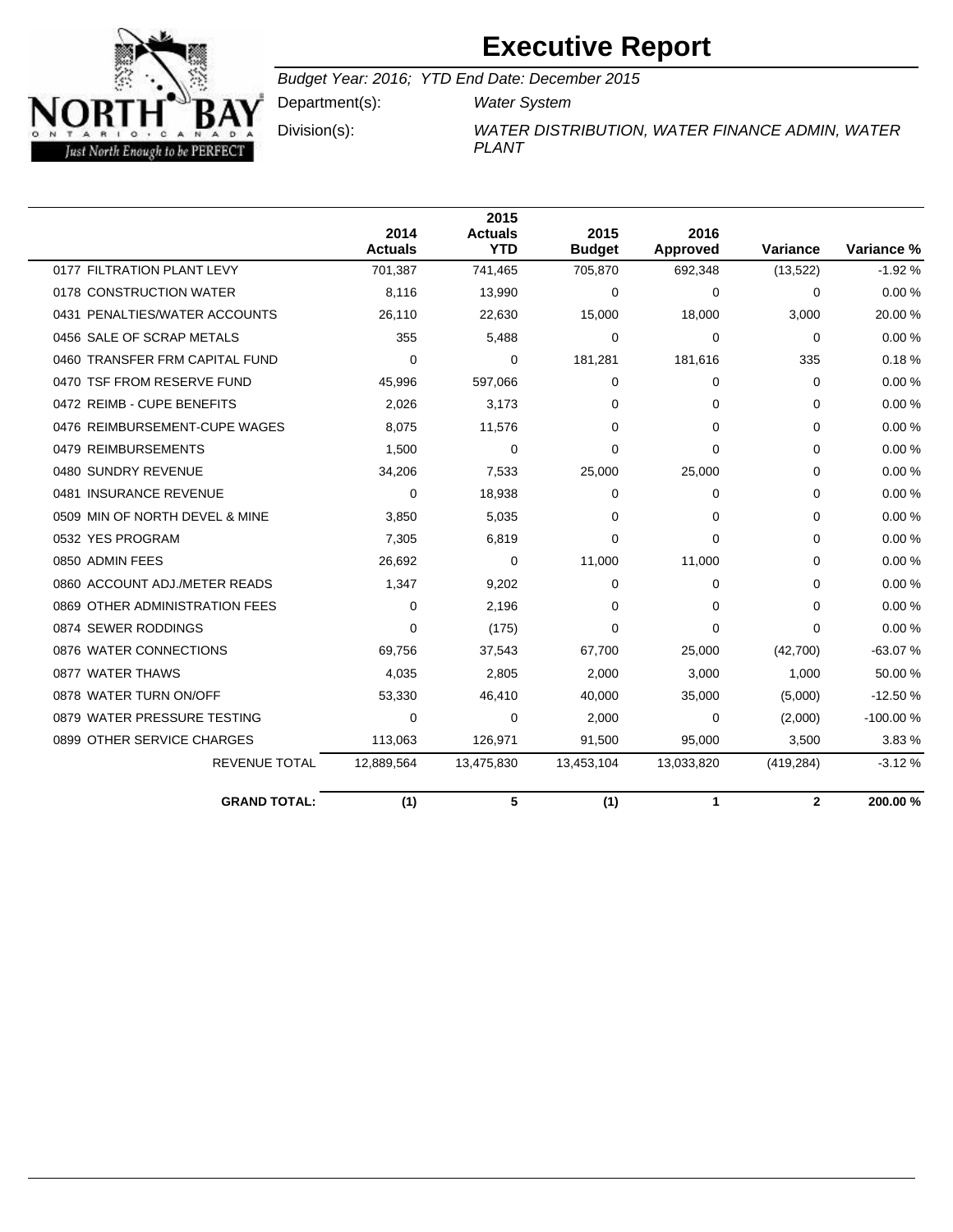

# **SANITARY SEWER**

# **2016 OPERATING BUDGET**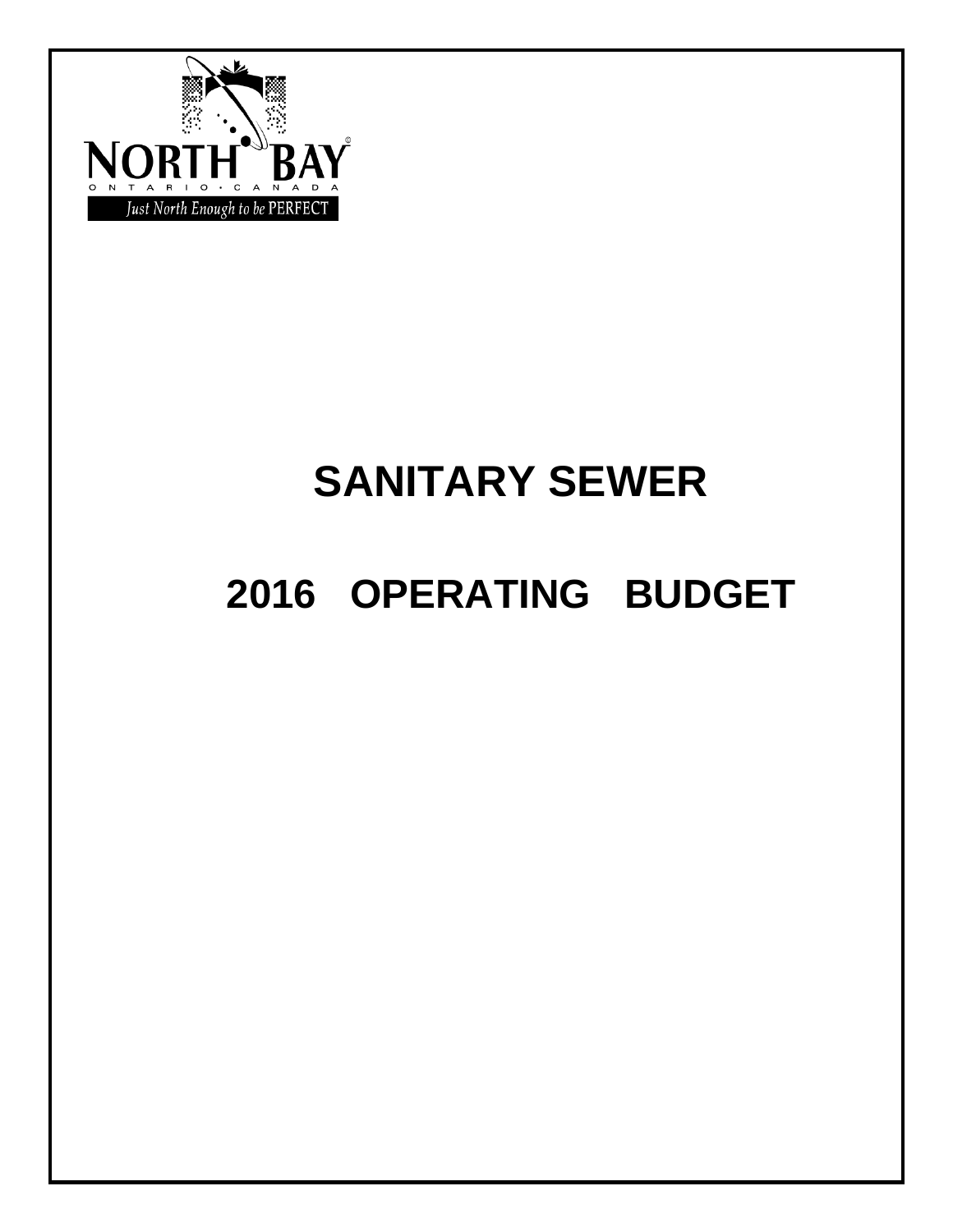

Budget Year: 2016; YTD End Date: December 2015

Department(s): Wastewater System

Division(s): SANITARY SEWER DISTRIBUTION, SANITARY SEWER

PLANT

|                                        | 2014<br><b>Actuals</b> | 2015<br><b>Actuals</b><br><b>YTD</b> | 2015<br><b>Budget</b> | 2016<br><b>Approved</b> | Variance    | Variance % |
|----------------------------------------|------------------------|--------------------------------------|-----------------------|-------------------------|-------------|------------|
| <b>PERSONNEL</b>                       |                        |                                      |                       |                         |             |            |
| 1001 REGULAR SALARIES                  | 812,200                | 971,412                              | 1,425,624             | 1,456,213               | 30,589      | 2.15 %     |
| 1002 TEMPORARY SALARIES                | 29,204                 | 87                                   | 14,186                | 14,508                  | 322         | 2.27 %     |
| 1003 SHIFT PREMIUM                     | 779                    | 817                                  | 514                   | 0                       | (514)       | $-100.00%$ |
| 1004 OTHER/STANDBY                     | 4,312                  | 7,718                                | 28,380                | 29,110                  | 730         | 2.57 %     |
| 1010 MODIFIED/ACCOMMODATED             | 2,451                  | 1,387                                | $\mathbf 0$           | 0                       | $\mathbf 0$ | 0.00%      |
| 1011 SALARIES CAPITAL/Special Projects | 0                      | 0                                    | 196,635               | 199,327                 | 2,692       | 1.37 %     |
| 1101 OVERTIME FULLTIME                 | 125,336                | 74,951                               | 144,398               | 140,898                 | (3,500)     | $-2.42%$   |
| 1102 OVERTIME PART TIME                | 51                     | 0                                    | $\mathbf 0$           | 0                       | $\mathbf 0$ | 0.00%      |
| 1202 VACATION                          | 29,897                 | 16,897                               | 1,665                 | 1,703                   | 38          | 2.28 %     |
| 1203 COMPASSIONATE LEAVE               | $\mathbf 0$            | 683                                  | 0                     | 0                       | 0           | 0.00%      |
| <b>1204 STATUTORY HOLIDAYS</b>         | 9,946                  | 11,674                               | 0                     | 0                       | 0           | 0.00%      |
| 1207 SICK LEAVE                        | 3,046                  | 5,286                                | 0                     | 0                       | 0           | 0.00%      |
| 1401 TRAINING & SAFETY                 | 12,075                 | 9,688                                | 0                     | $\Omega$                | 0           | 0.00%      |
| 1499 OTHER EMP ALLOWANCES              | 557                    | 1,189                                | 0                     | 0                       | 0           | 0.00%      |
| 1801 FRINGE BENEFITS-FULLTIME          | 284,085                | 322,051                              | 488,787               | 498,095                 | 9,308       | 1.90 %     |
| 1802 FRINGE BENEFITS-PARTTIME          | 162                    | 0                                    | 1,200                 | 1,227                   | 27          | 2.25 %     |
| PERSONNEL TOTAL                        | 1,314,101              | 1,423,840                            | 2,301,389             | 2,341,081               | 39,692      | 1.72%      |
| <b>GOODS &amp; SERVICES</b>            |                        |                                      |                       |                         |             |            |
| 2006 ASPHALT - COLD MIX                | 10,090                 | 8,989                                | 9,250                 | 9,250                   | 0           | 0.00%      |
| 2008 CEMENT                            | 5,470                  | 2,654                                | $\mathbf 0$           | 12,801                  | 12,801      | 100.00%    |
| 2020 SEWER/WATER PIPE & PARTS          | 35,109                 | 34,706                               | 32,830                | 118,960                 | 86,130      | 262.35 %   |
| 2030 GRAVEL                            | 21,199                 | 25,353                               | 31,100                | 31,100                  | 0           | 0.00%      |
| 2034 CONCRETE                          | 260                    | 0                                    | $\mathbf 0$           | 0                       | 0           | 0.00%      |
| 2055 MATERIALS                         | 222,321                | 189,507                              | 230,000               | 230,000                 | $\mathbf 0$ | 0.00%      |
| 2099 MISC. MATERIALS                   | 67,720                 | 37,981                               | 67,670                | 27,000                  | (40, 670)   | $-60.10%$  |
| 2405 DIESEL FUEL                       | 0                      | (515)                                | 0                     | 0                       | 0           | 0.00%      |
| 2435 TOOLS                             | 17,182                 | 5,811                                | 20,190                | 18,030                  | (2, 160)    | $-10.70%$  |
| 2601 OFFICE SUPPLIES                   | 2,838                  | 3,041                                | 2,550                 | 2,000                   | (550)       | $-21.57%$  |
| 2615 JANITORIAL SUPPLIES               | 121                    | 0                                    | 0                     | 0                       | 0           | 0.00%      |
| 2650 CLOTHING / UNIFORM                | 6,973                  | 6,109                                | 7,560                 | 7,720                   | 160         | 2.12%      |
| 2655 SAFETY SUPPLIES                   | 16,397                 | 14,479                               | 20,960                | 20,460                  | (500)       | $-2.39%$   |
| 2660 SAFETY BOOT ALLOWANCE             | 2,496                  | 1,833                                | 5,989                 | 4,977                   | (1,012)     | $-16.90%$  |
| 2701 HYDRO                             | 492,881                | 475,434                              | 495,626               | 552,224                 | 56,598      | 11.42 %    |
| 2705 NATURAL GAS                       | 33,385                 | 24,127                               | 32,863                | 30,232                  | (2,631)     | $-8.01%$   |
| 2715 WATER                             | 4,419                  | 1,882                                | 6,481                 | 6,720                   | 239         | 3.69%      |
| 2720 MUNICIPAL TAXES                   | 98,919                 | 101,188                              | 102,451               | 104,000                 | 1,549       | 1.51 %     |
| 2999 MISCELLANEOUS SUPPLIES            | 0                      | 389                                  | 0                     | 0                       | 0           | 0.00%      |
| 3001 POSTAGE                           | 15                     | 6                                    | 0                     | 0                       | 0           | 0.00%      |
| 3005 COURIER & DELIVERY                | 1,971                  | 3,993                                | 500                   | 2,000                   | 1,500       | 300.00 %   |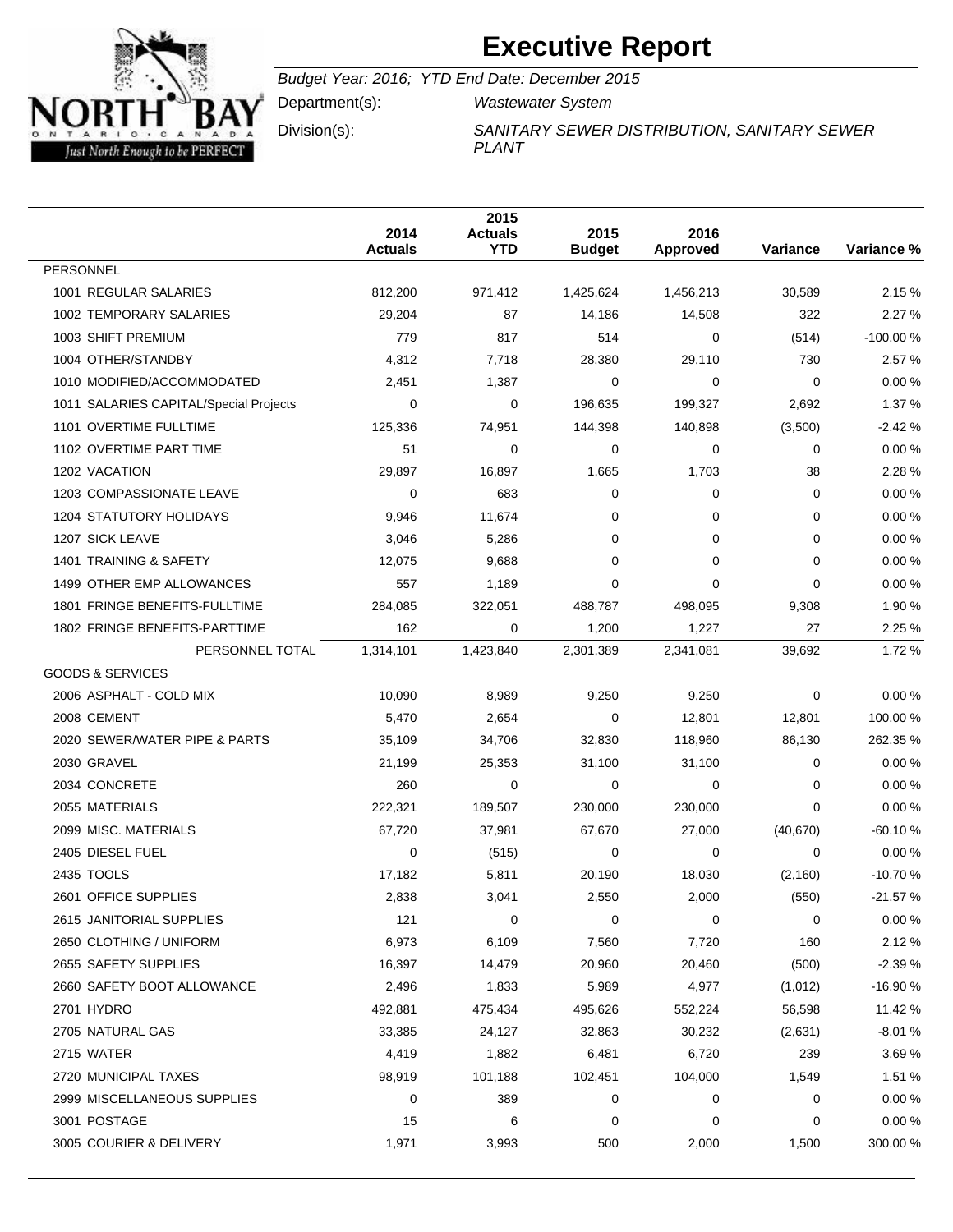

Budget Year: 2016; YTD End Date: December 2015

Department(s): Wastewater System

Division(s): SANITARY SEWER DISTRIBUTION, SANITARY SEWER PLANT

|                                                     | 2014<br><b>Actuals</b> | 2015<br><b>Actuals</b><br><b>YTD</b> | 2015<br><b>Budget</b> | 2016<br><b>Approved</b> | Variance    | Variance % |
|-----------------------------------------------------|------------------------|--------------------------------------|-----------------------|-------------------------|-------------|------------|
| 3007 ONTARIO 1 CALL CENTER                          | $\mathbf 0$            | 851                                  | 7,000                 | 0                       | (7,000)     | $-100.00%$ |
| 3010 TELEPHONE                                      | 25,060                 | 26,312                               | 23,900                | 27,760                  | 3,860       | 16.15 %    |
| 3035 MILEAGE                                        | 4,324                  | 4,150                                | 6,120                 | 6,120                   | 0           | 0.00%      |
| 3055 MEETING COSTS                                  | 0                      | 65                                   | 0                     | 0                       | 0           | 0.00%      |
| 3065 MEMBERSHIPS/LICENSES/CERTIFICA<br><b>TIONS</b> | 1,449                  | 1,852                                | 0                     | 0                       | 0           | 0.00%      |
| 3071 TRAINING                                       | $\mathbf 0$            | $\mathbf 0$                          | $\mathbf 0$           | 2,150                   | 2,150       | 100.00%    |
| 3075 TRAINING COURSES                               | 21,252                 | 12,725                               | 26,000                | 10,000                  | (16,000)    | $-61.54%$  |
| 3099 MISC ADMIN EXPENSES                            | 3,375                  | 0                                    | 1,464                 | 1,464                   | 0           | 0.00%      |
| 3102 CONSULTANT FEES I.S.                           | 13,586                 | 30,423                               | 30,433                | 30,934                  | 501         | 1.65 %     |
| 3205 VEHICLE LEASE/RENTAL                           | 533                    | 1,173                                | 4,000                 | 4,000                   | $\mathbf 0$ | 0.00%      |
| 3301 RADIO MAINTENANCE                              | 1,366                  | 1,870                                | 1,190                 | 2,070                   | 880         | 73.95 %    |
| 3350 DRY CLEANING/LAUNDERING                        | 354                    | 262                                  | 0                     | 0                       | 0           | 0.00%      |
| 3425 CONSTRUCTION CONTRACT                          | 54,349                 | 54,443                               | 70,200                | 81,140                  | 10,940      | 15.58 %    |
| 3426 PATCHING                                       | 111,091                | 174,403                              | 114,330               | 295,787                 | 181,457     | 158.71 %   |
| 3427 HYDROSEEDING                                   | 1,436                  | 2,775                                | 14,420                | 25,799                  | 11,379      | 78.91 %    |
| 3430 MAINTENANCE CONTRACT                           | 9,871                  | 8,395                                | 8,000                 | 8,000                   | $\mathbf 0$ | 0.00%      |
| 3601 INSURANCE PREMIUMS                             | 122,844                | 148,273                              | 130,992               | 139,489                 | 8,497       | 6.49%      |
| 3969 SLUDGE DISPOSAL                                | 140,858                | 94,059                               | 120,000               | 150,000                 | 30,000      | 25.00%     |
| <b>GOODS &amp; SERVICES TOTAL</b>                   | 1,551,514              | 1,498,998                            | 1,624,069             | 1,962,187               | 338,118     | 20.82 %    |
| <b>FINANCIAL EXPENSES</b>                           |                        |                                      |                       |                         |             |            |
| 4015 DEBENTURE PRINCIPAL                            | 117,500                | 150,833                              | 117,500               | 417,500                 | 300,000     | 255.32 %   |
| 4020 DEBENTURE INTEREST                             | 25,358                 | 32,566                               | 22,178                | 123,885                 | 101,707     | 458.59%    |
| <b>FINANCIAL EXPENSES TOTAL</b>                     | 142,858                | 183,399                              | 139,678               | 541,385                 | 401,707     | 287.60%    |
| CAPITAL/RESERVE TRANSACTIONS                        |                        |                                      |                       |                         |             |            |
| 5015 OFFICE FURNITURE & EQUIP                       | 290                    | 0                                    | 0                     | 0                       | 0           | 0.00%      |
| 5101 CAPITAL LEVY                                   | 3,566,742              | 3,534,864                            | 3,534,864             | 3,380,990               | (153, 874)  | $-4.35%$   |
| 5115 TRANSFER TO RESERVE FUND                       | 508,024                | 674,529                              | 0                     | 0                       | 0           | 0.00%      |
| CAPITAL/RESERVE TRANSACTIONS TOTAL                  | 4,075,056              | 4,209,393                            | 3,534,864             | 3,380,990               | (153, 874)  | $-4.35%$   |
| <b>INTERNAL TRANSFERS</b>                           |                        |                                      |                       |                         |             |            |
| 7001 VEH & EQUIPMENT USAGE FEE                      | 307,698                | 318,435                              | 357,250               | 332,473                 | (24, 777)   | -6.94 %    |
| 7010 ADMINISTRATON & OVERHEAD                       | 638,396                | 448,442                              | 448,442               | 560,638                 | 112,196     | 25.02 %    |
| <b>EXPENSE TOTAL</b>                                | 8,029,623              | 8,082,507                            | 8,405,692             | 9,118,754               | 713,062     | 8.48%      |
| <b>REVENUE</b>                                      |                        |                                      |                       |                         |             |            |
| 0180 SEWER SURCHARGE                                | 7,877,936              | 7,910,655                            | 8,018,834             | 8,756,755               | 737,921     | 9.20%      |
| 0431 PENALTIES/WATER ACCOUNTS                       | 12,584                 | 22,596                               | 15,000                | 18,000                  | 3,000       | 20.00%     |
| 0460 TRANSFER FRM CAPITAL FUND                      | 0                      | 0                                    | 251,858               | 256,000                 | 4,142       | 1.64 %     |
| 0472 REIMB - CUPE BENEFITS                          | 67                     | 63                                   | 0                     | 0                       | 0           | 0.00%      |
| 0476 REIMBURSEMENT-CUPE WAGES                       | 449                    | 229                                  | 0                     | 0                       | 0           | 0.00%      |
| 0480 SUNDRY REVENUE                                 | 17,305                 | 20,698                               | 0                     | 0                       | 0           | 0.00%      |
| 0873 SANITARY SEWER CONNECTION                      | 53,556                 | 9,457                                | 50,000                | 10,000                  | (40,000)    | -80.00%    |